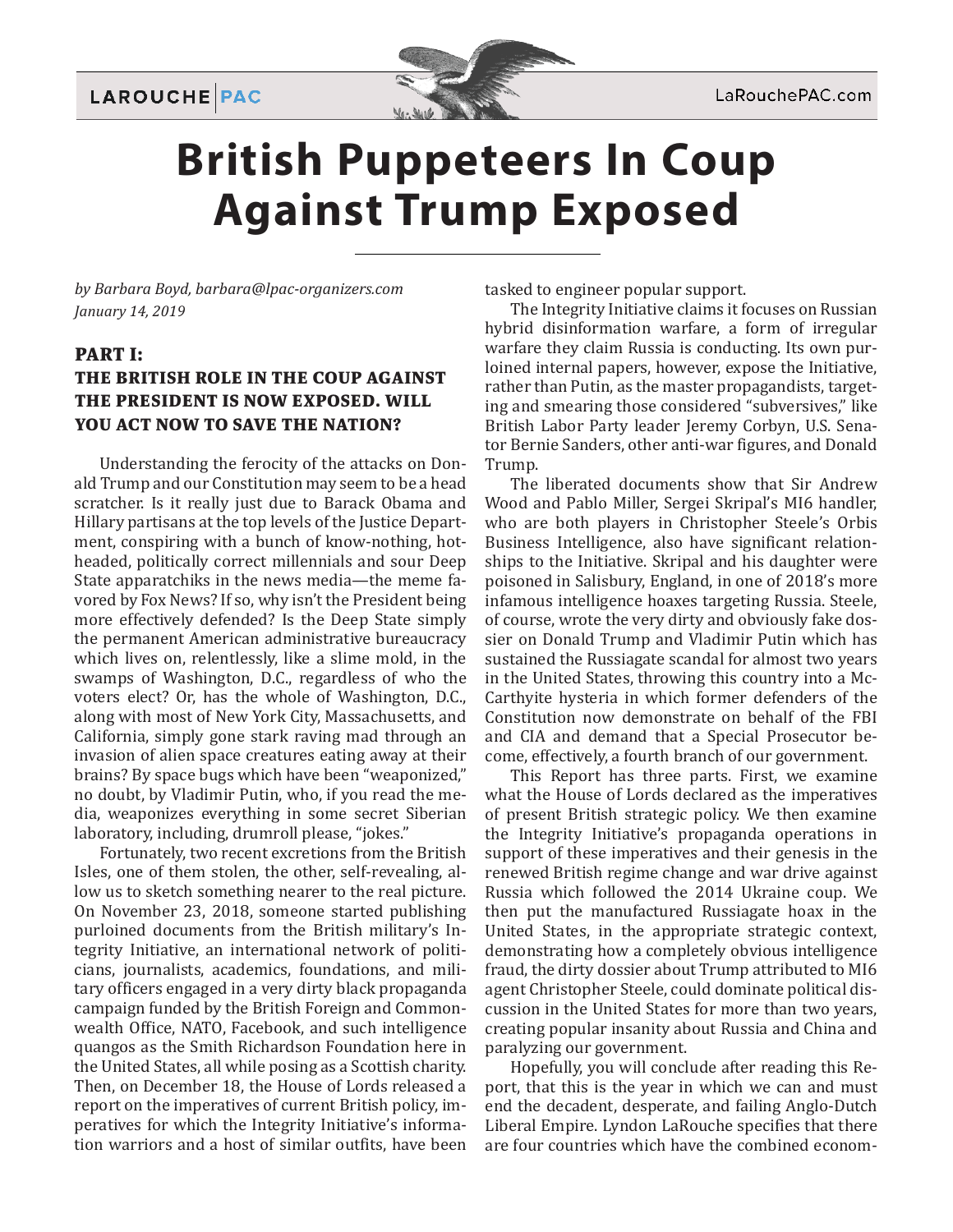ic, scientific, and cultural potential to do this, even in the face of the systemic financial collapse of the huge bubble the City of London and Wall Street have now built anew. These nations are the United States, Russia, China, and India. If these Four Powers come together to create a new fixed exchange rate monetary system and devote their credit and the energies of their populations to full-scale development of the world, to fundamental breakthroughs in science, and to the great human adventure of space exploration and habitation, then they can create a new Renaissance. The Lords fully understand this challenge. In their report, they target exactly these four nations as their primary foreign policy concern. With respect to Russia, they plan to continue their policies for containment, economic isolation, and political destabilization. They have plans for intellectually corrupting India and China, integrating these nations more fully into their globalist institutions and schemes. In the United States, they have one immediate goal: ending the "disruption" caused by Donald Trump by removing him, one way or the other.

#### **THE BRITISH LORDS' FIRST PRIORITY: NO SECOND TERM FOR DONALD TRUMP**

The British House of Lords report with accompanying papers and appendices, is entitled, "UK Foreign Policy in a Shifting World Order." The discussion which follows is drawn from the report itself, its accompanying papers and appendices, and other recent statements of the key participants in shaping the report's conclusions.

In the report itself, the Lords huff that Donald Trump has completely imperiled the globalist "post-War rules based International order" as well as the "special relationship" between the United States and Britain. They say this while, at the same time, reveling in their success in infiltrating and controlling the United States following World War II. The covert defense and intelligence relationships flowing from the special relationship are sufficient, they argue, to survive one term of Trump. But, not two. Otherwise, they are terrified by the activation of the "people" in the Brexit vote in Britain and in the 2016 election in the United States. They cite the free ability of individuals to access information as the central threat to their ability to rule. To answer this, they intend to create censorship and propaganda regimes which would make George Orwell's fictional Ministry of Truth in his novel, 1984, seem like child's play.

Those with longer memories will recall that John

McCain and others responded to Trump's election with bellicose incitements to invoke NATO's Article 5, claiming that alleged Russian election meddling in the 2016 presidential election was an act of war and that Trump was out to destroy the very same "post war, rules based international order." John Brennan subsequently reported that the British, and their NATO satraps, like Estonia, began feeding him leads about Trump–Russia collusion in late 2015 because they feared Trump would destroy the special relationship. MI6's Christopher Steele followed that up by telling his Justice Department collaborator Bruce Ohr, that he was absolutely desperate to prevent Trump's election and would do just about anything on behalf of that mission. And then, after the election, the Senate Intelligence Committee kicked off its absurd investigation of Russian electoral dirty tricks which, it was claimed, elected Donald Trump. In their first public hearing, a parade of British experts or Americans, like Roy Godson, who, nonetheless, salute the flag of Empire, enthralled very stupid Senators with tales about super potent Russian "active measures" capable of inducing underclass Americans into voting for Trump based on racist Facebook memes, or cartoons which made fun of Hillary Clinton. Anyone with a modicum of intelligence viewing this stupid spectacle had to feel deep embarrassment on behalf of the United States.

To put things in perspective here, it's useful to review, briefly, the history of this "rules based international order," referred to over and over again in the House of Lords report. Promulgated by the Truman Presidency and Winston Churchill at the end of World War II, this "Order" preserved colonialism, albeit in modern institutionalized forms of debt slavery and deliberate genocidal underdevelopment for the bulk of the world's population. This was against the intent of the American President, Franklin D. Roosevelt, and much of the American population at the time. The IMF and World Bank, Bretton Woods institutions which Franklin Roosevelt wanted to use for world-wide economic development and to end British colonialism, became the overlords, instead, of an imperial financial system which enforced Malthusian population control and underdevelopment while securing vital mineral and other natural resources for the realm. This primary "alliance" also built a series of military bases throughout the world, "to project" imperial power, in their words, based upon British colonial policing and geopolitical stratagems.

For a period of time, following the War, the U.S. and other advanced sector nations enjoyed economic prosperity. This is the period to which President Trump

LAROUCHEPAC.COM OR CALL: 1-800-929-7566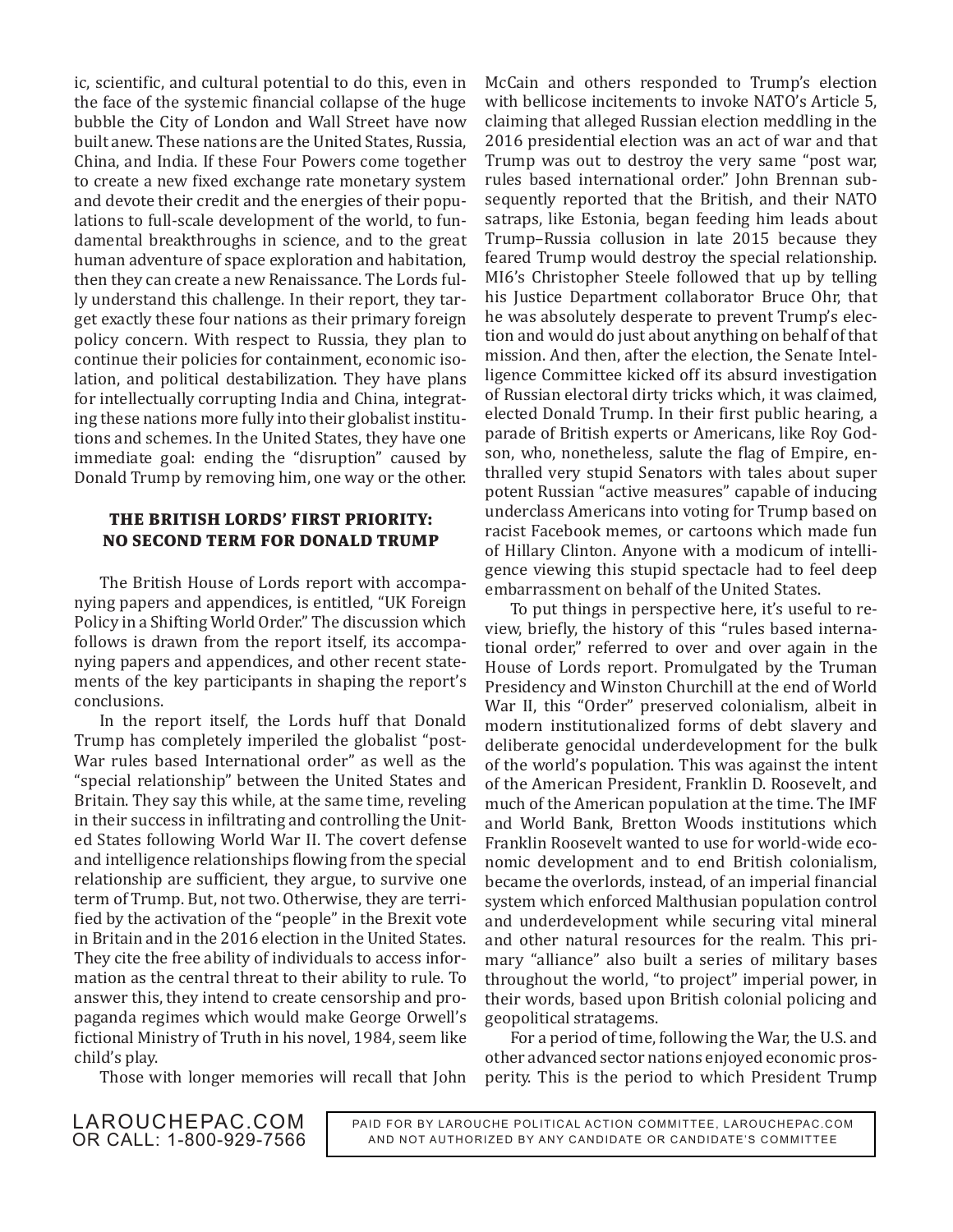refers as the era of American "greatness." It was the result of then-extant and new capital-intensive investments in U.S. infrastructure building, in new plant and equipment, and building out further the machine tool capacities that had dominated the war mobilization. It included great technological, scientific, and technological horizon programs, such as Kennedy's Moon mission. But such programs, reflecting the American system of political economy of Alexander Hamilton, Abraham Lincoln, and Franklin Roosevelt, all but ended by 1967, when London undertook its final offensive to once again control the world's financial flows. The British chose the moment in which the U.S. was suffering from the financial and cultural impacts of the genocidal Vietnam War, to make their moves. On August 15, 1971, after a series of preliminary steps, they succeeded in taking down the Bretton Woods fixed exchange rate currency system.

With the collapse of Bretton Woods, floating exchange rates, currency wars, and speculative financial gambling became the way of the world. Proposals for large-scale development were scrapped as too costly or financially unpredictable. The advanced sector's economies were systematically deindustrialized and financialized with former industrial areas of whole countries turned into wastelands. Jobs were outsourced world-wide in pursuit of the cheapest labor possible. Food cartels replaced the agro-industrial units called family farms, and the U.S. rail grid was largely abandoned and consolidated, driving populations into urban areas and the coasts for mere sustenance. In place of productive jobs and a national mission, such as President Kennedy's space program, the majority of citizens in the United States were offered the gig and service economy, drugs, pornography, sports, and Hollywood entertainment to fill their time on earth.

The new religion of "environmentalism" and its sub cult, anthropogenic climate change, were used to justify wholesale genocide through underdevelopment of the world, meeting the demands of Prince Philip and Prince Bernhard of the Netherlands to reduce human population down to one to two billion people. "Science" became the land of statistics and information technologies, rather than the "science" which was the actual font of American greatness—the big ideas, bold experiments, and the constant discovery and creativity which characterized the harnessing of nuclear power and space travel to the Moon. Instead, the City of London, the private entity against which America fought a Revolution, became, once again, the center of all world finance. Its mantras, "free trade, free enterprise, and limited government," were endlessly mouthed by anyone who wanted to become rich or famous.

Much of the success of this infiltration can be

traced to British recognition of the simple fact that how individuals think about the world and whether their surrounding culture encourages or destroys human creativity, constitute the most important battlegrounds of strategic warfare and grand strategy. That is why Lyndon LaRouche starts just about every strategic analysis he makes by demonstrating that men and women are not animals, not beasts. The contrary assertion, that they are beasts, incapable of knowing any universal truth, is the central tenet of British liberalism. It is no accident that the House of Lords report lists British universities as a critical "soft power" resource and puts expansion of Marshall scholarships on the same level of importance as relations with major foreign states.

The "Order" was freshly updated following the fall of the Berlin Wall and the end of the Cold War, by George H.W. Bush and Margaret Thatcher, with France's François Mitterrand playing a supporting role. The former Soviet Union was looted, devastating both its economy and the life span of its population, with major hauls of loot diverted to British offshore banks. Now, regional genocidal wars and regime change coups were run against any governments not agreeing to the terms of the "New World Order." Britain, as is its tradition, contributed some troops, but mostly dictated strategy and targets, while allowing use of its world-wide bases for this effort. The American military bore the brunt of battle. The Balkans, the Middle East, and large parts of Africa were set on fire. Millions of people died. American fighters came home both mentally and physically devastated. Thousands of war refugees flooded Europe.

President Trump has called those supporting this Order, "the globalists." Lyndon LaRouche more precisely locates their disease as the "Anglo-Dutch liberal system" or the New British Empire. Their stink thoroughly permeates major institutions of government in the United States on both sides of the aisle. In the House of Lords Report, they brag about this. They cite their "dense and complex set of relationships across many parts of policy, society, and economic and individual life." The special relationship, they say, is like an "iceberg" in which most activity takes place out of public view. That "iceberg," centered in defense and intelligence relationships below the surface, they brag, has so far been able to subvert the declared agenda of the duly elected American President, Donald Trump.

According to the delusional and paranoid "narrative" presented in the House of Lords report, the world-wide economic collapse resulting from their austerity and bailout policies in 2008, absolutely did not cause the revolt of their population in the June 2016 vote to leave the European Union. The collapse simply increased "economic anxieties" among the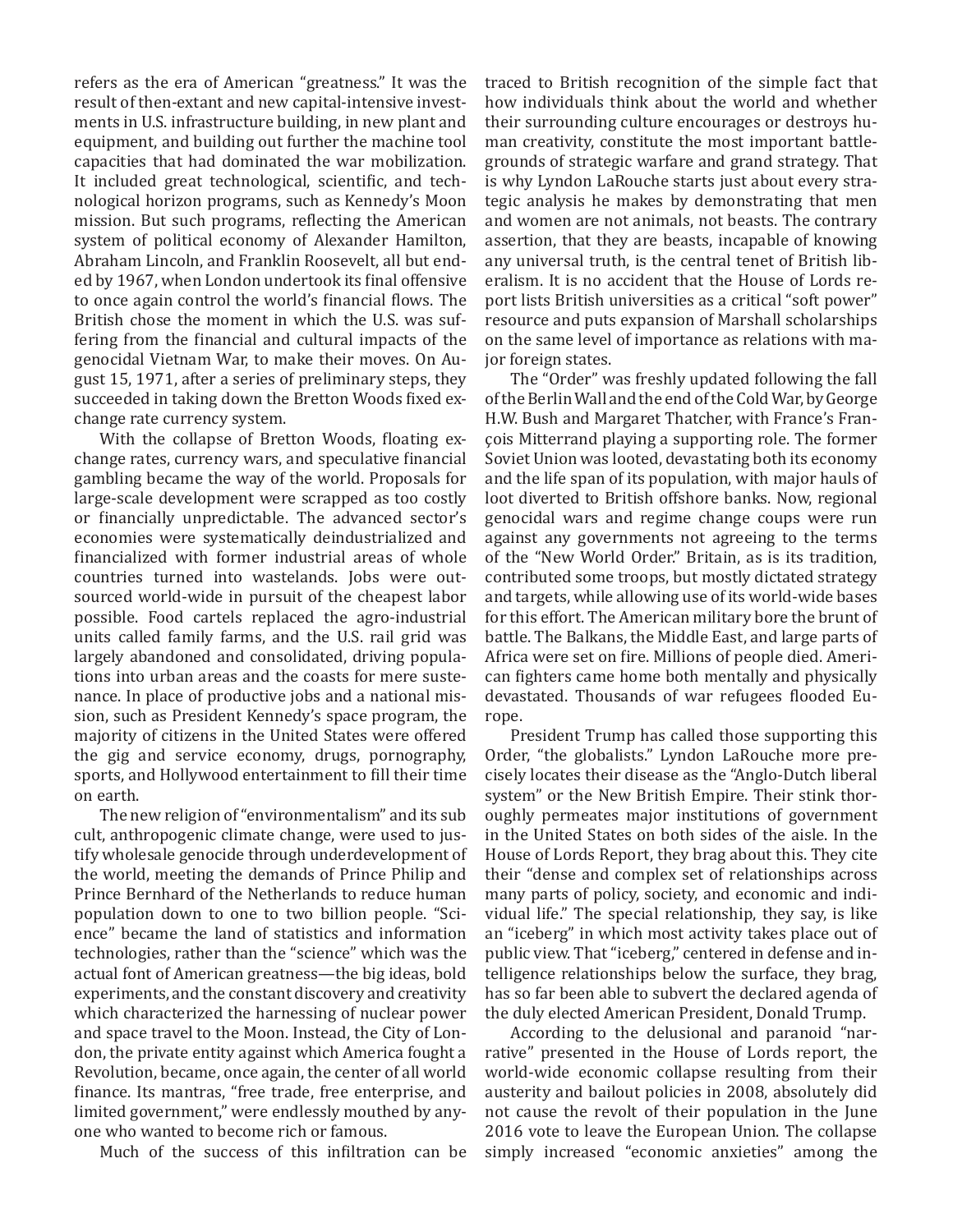*people's access to information, boosted by instant connectivity on an unprecedented scale and speed. Governments are responding to short-term demands of their citizens, who have been empowered by their access to information and opinion.*

This is the imperial line first promulgated by Samuel Huntington, author of the genocidal tract "Clash of Civilizations" and inventor of the term "Davos man" to celebrate globalization. In his 1975 Crisis of Democracy Report for the Trilateral Commission, Huntington proclaimed that democracies only work when large swaths of the population are apathetic, citing the empowerment of African-Americans by the civil rights movement as a clear and present danger to political stability.

The Lords pontificate that, due to the disturbingly overbroad access to information, many in the "base," or population, have come to believe in "conspiracy theories" rather than the official accounts of government actions. This meme is widespread now in the trans-Atlantic elites and has been a frequent line used by Barack Obama. Conspiracy theorists, according to them, include those who say the Government's explanation of 9/11 does not cut it, that the U.S. intervention in Syria and Libya openly supported terrorists, that the Ukraine coup, run by the British and the U.S. State Department, had a major neo-Nazi component, that Russia is not genetically predisposed to evil (both Sir Richard Dearlove and James Clapper have claimed Russians have evil in their genes), and other truths about very real Anglo-American genocides and foreign conspiracies. These offensive truths, which the Lords and Obama label "conspiracy theories," have been readily accessible until now in the free-for-all of cyberspace, outside the control of major corporate media.

The 2016 U.S. election and the Brexit vote represented wholesale political activation by the people the elites disdain, Trump's forgotten men and women, using, ironically, the technology invented for social control purposes by Facebook and Twitter as major organizing tools. These were actual exercises of democracy. The Lords and the antics of their Integrity Initiative make it clear that they intend now to kill this activation. Censorship and counter propaganda or "cognitive infiltration," as Barack Obama's friend Cass Sunstein dubbed the required action, are now being massively deployed in the U.S., Britain, and throughout Europe.

Actual experimental studies of the impact of propaganda conducted throughout the years demonstrate that it works when populations have no alternatives to look at, and are reacting constantly to the media bombardment of the 24-hour news cycle. It fails almost immediately when people are introduced to an alternative, such as the publicity surrounding the rapid economic development China is now producing throughout the world, or are presented with the sudden and shocking realization that China is now exploring the far side of the Moon, specifically with the idea of using the Moon's helium-3 to create fusion power. The wonderful thing about human nature is that the imagination and desire for new frontiers and adventures, if provoked, can and will destroy years of tedious work in planning and implementing any fixed social control system, and that, as if in an instant.

#### **PRESENT IMPERIAL POLICY**

The Lords began reviewing British Foreign policy in January of 2018, ahead of the anticipated withdrawal of Britain from the European Union in 2019 as the result of Brexit. Delegations were sent to the United States to speak with members of Congress, think tanks, and government officials, convening an open discussion at the Atlantic Council, the flagship British think tank in the United States. Participants in that discussion at the Atlantic Council, funded by the British government and NATO, included a representative from the Center for New American Security (a German Marshall Fund knockoff currently run by Victoria Nuland, the case officer for the Ukraine coup and major actor in the British inspired coup against Trump), an analyst from the Financial Systemic Analysis and Resilience Center (an information and surveillance collaboration between the eight largest banks and the U.S. Cyber Command), Franklin Kramer of the Center for Naval Analysis and the Atlantic Council, along with several other Atlantic Council toadies. Clinton Secretary of State and National Endowment for Democracy honcho Madeline Albright also played a significant role.

The primary concern of the Lords is the "disrupter," U.S. President Donald Trump. **According to them, they found that the Special Relationship was intact and revered in the U.S. intelligence and defense establishments and especially on both sides of the aisle in Congress. They conclude that the relationship is strong enough to withstand whatever the President does within a one-term Presidency.** *But, if the President succeeds in getting a second term, all bets are off.*  Sir Richard Dearlove, whose Henry Jackson Society

LAROUCHEPAC.COM OR CALL: 1-800-929-7566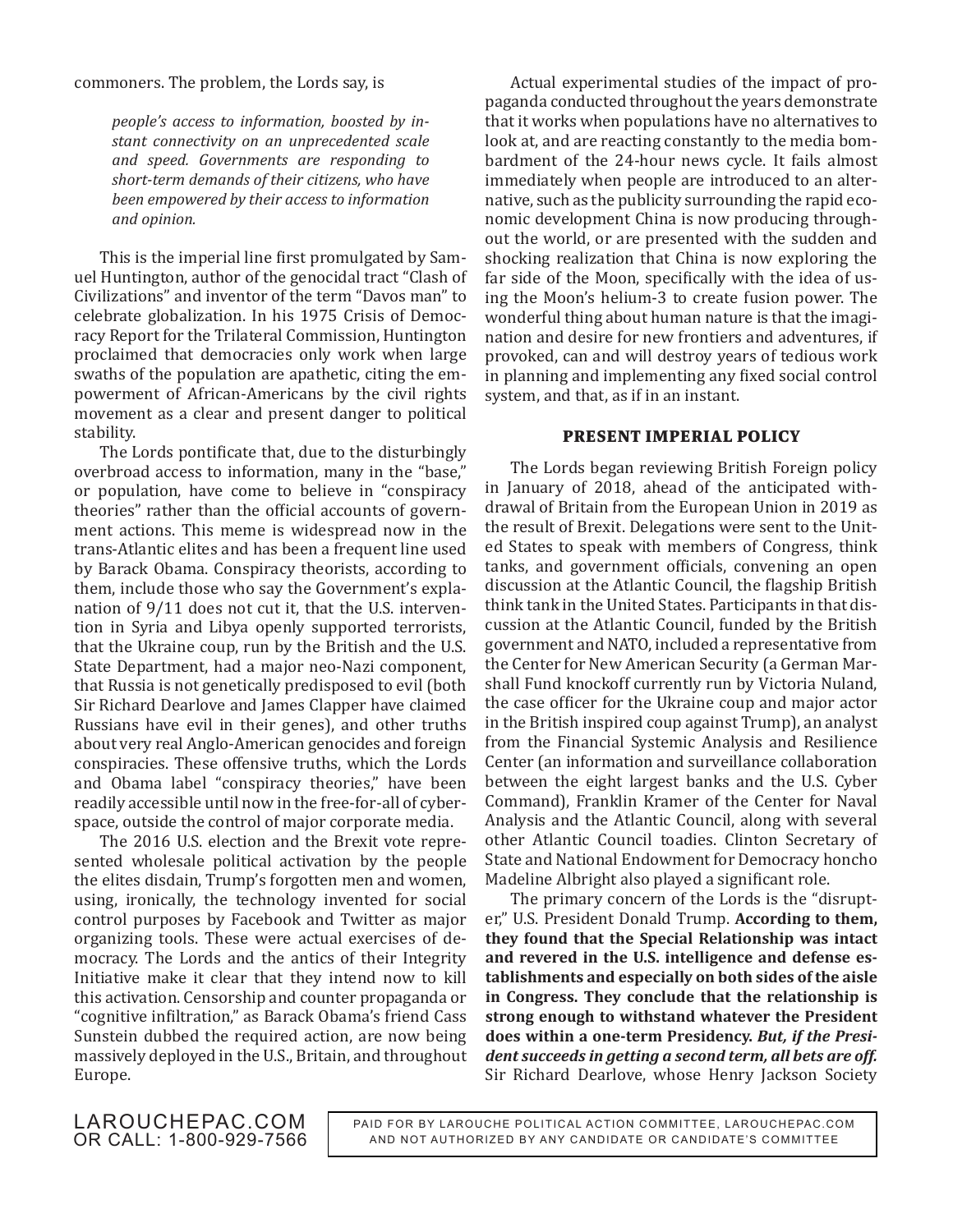played a leading role in formulating the House of Lords report, has gone even further in more recent statements. Dearlove, the former head of MI6 and mentor to Christopher Steele, is telling confidants that nothing Donald Trump does need be taken too seriously since Trump will only be a one-term President.

The Lords cite Trump's withdrawal from the Paris Climate Change agreement, the Iran nuclear deal, and the UN Human Rights Council, as well as his actions in the Middle East, his attacks on NATO, his support of the nation state and corresponding attacks on globalist institutions, and the imposition of trade tariffs as major beefs. But, they claim, Trump has been unable to fully implement anything he wants to do as the result of his own Cabinet and the Congress. As a result, Trump has been and dragged "kicking and screaming" to "behave better," backing away from key stances and supporting British policies. But, the Lords emphasize, their networks have to now fully mobilize those who agree with them to contain Trump both in the United States and internationally.

The next changed circumstance for British foreign policy is the "rise of China." The Lords readily acknowledge that China's economy is rapidly outpacing the productivity of any economy in the West and that the Belt and Road infrastructure initiative is the largest such project ever undertaken by mankind. True to British form, they have publicly embraced China's Belt and Road Initiative, and they participate in the Chinalaunched Asian Infrastructure Investment Bank. But they do this in order to bend these initiatives to their financial and geopolitical advantage. About this, they are explicit:

*We welcome the UK's engagement with new international institutions such as the Asian Infrastructure Investment Bank. The UK should use its membership to shape the lending terms and governance of these bodies.*

#### They harp on:

*The UK should be a vocal champion of reform to international institutions. It should support reforms both to make these institutions more efficient, and to give a greater voice to emerging powers—particularly China and India—to build their support for the rules-based international order.*

In the meantime, of course, British oriented and supported institutions in the U.S., like the Hudson Institute, persistently incite the Trump Administration and the Congress about the inevitability of near-term war with China. They aim to completely destroy the

vast potentials of U.S.–China collaboration, embodied now in Trump's relationship to President Xi Jinping, which would, ineluctably, leave the British elites sucking history's dust. It is no accident that Michael Pillsbury, Vice President Pence's hawk on China, is a fully accredited fellow of the International Institute for Strategic Studies, the font of all British imperial policy, and that the Smith-Richardson Foundation heavily funds both the Integrity Initiative and the Hudson Institute. The same Smith-Richardson Foundation funded most of the extant fake news and defamations concerning Lyndon LaRouche.

According to the Henry Jackson Society, in their submission to the House of Lords, the British should confront "revisionist" tendencies in the United States, Russia, and China, by several modifications of focus. Post-Brexit, Britain must preserve its role as the strategic hegemon in NATO, preventing Germany, France, or Russia from becoming a major power on the Eurasian continent. This geopolitical dictum about Eurasia, created by Halford Mackinder and Nicholas John Spykman and cited as such in the Jackson Society submission, has been imperial strategy for some centuries now and resulted in two world wars. Second, the Jackson Society says, Britain must retain its primacy in the Middle East, the cockpit for War which Britain has dominated ever since the Sykes-Picot agreement. With respect to Russia, the Lords and the Jackson Society recommend continuing to attack its alleged "malign" activities (such as the Salisbury Skripal poisoning discussed below) while maintaining limited areas of potential cooperation. Russia is uniformly described as a failing economic power, which can be contained so long as NATO is strengthened to British specifications, Russia itself is strategically marginalized and financially isolated, and the portrait of Putin as the world's bogeyman (created for regime change purposes), is fully embraced by Western populations.

Finally, the Lords recommend that Britain revitalize its relationship with India, creating a keystone role for that nation in the Commonwealth, which is the British entity through which the Queen presides over one-third of the world's population. The Lords now want to highlight and build their security relationship to India, in addition to current commercial and trade relationships. They note, in passing, the historical strategic tensions between China and India, tensions which they obviously intend to exploit.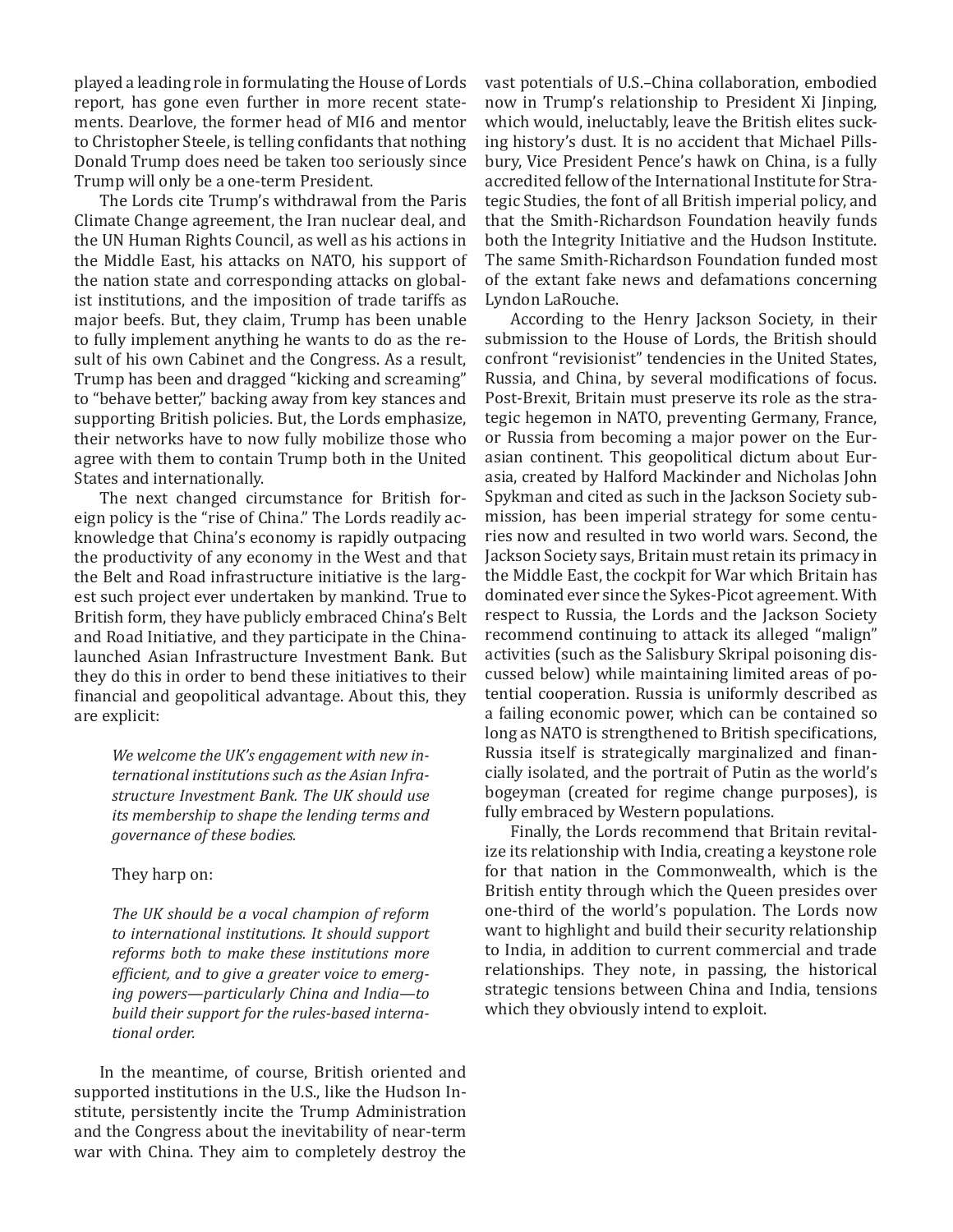### **PART II: THE INTEGRITY INITIATIVE'S FOREIGN AGENTS OF INFLUENCE INVADE THE UNITED STATES**

On November 23, 2018, a group calling itself "Anonymous" posted actual documents from the Integrity Initiative, a rapid-response black-propaganda information-warfare operation targeting Russia, China, Western Europe, and the United States. Since that initial posting, there have been three other document dumps concerning the Initiative, the last on January 4. These documents reveal the "boots on the ground" so to speak, for the cyberspace and black propaganda policies otherwise alluded to in the sanitized diplospeak of the December 18, 2018 House of Lords report which we covered in Part I of this series.

The Initiative is run under the Institute for Statecraft, a British NGO which receives 95% of its funding from the British government, NATO, and the U.S. State Department. It is housed in London, right next to the International Institute for Strategic Studies in the very rich and chic building which, according to the Grayzone's Mohamed Elmaazi, once housed the Knights Templar and was the London home of William Astor. This is despite its registration as a charity in Scotland with an address corresponding to a dilapidated and abandoned building. Its funding was recently supplemented by Facebook. It is seeking U.S. tax exemption for a spinoff NGO here, to be funded by the Smith-Richardson Foundation, with the plan to target major cities in the United States outside of Washington, DC or the coasts. In all probability, the plan is to concentrate in the presidential battleground states for the 2020 elections, to prevent a second Trump term. The first document released by Anonymous brags that the Integrity Initiative managed to derail the nomination of Pedro Baños to head Spain's Homeland Security Department based on a 2-hour smear campaign claiming he was too soft on Moscow.

The Initiative operates on the basis of "clusters" or contact groups of journalists, military and foreign office personnel, academics, and lobbyists within almost every European country, the United States, and Canada, and is now looking to expand to the Middle East. These people get alerts, often through the medium of Initiative "contacts" in British Embassies, to take action when the British Foreign Office perceives a need. A look at the "clusters" for the United States and Britain reveal them to be dominated by individuals from the Atlantic Council, the rabidly anti-Russian and anti-Chinese Jamestown Foundation, the Center for European Policy Analysis, and similar National Endowment for Democracy spinoffs.

The Atlantic Council is the home of the Digital Research Lab which housed Dmitri Alperovitch, the guy who also leads CrowdStrike, the company which manufactured the fake story about Russian hacking of the DNC and John Podesta. It also houses Ben Nimmo, who also shills for the Integrity Initiative and has written many of the provably fake claims about Putin's purported monster cyber capabilities. The Digital Research Lab was recently hired by Facebook to police and censor users. The U.S. cluster includes Evelyn Farkas, who formerly had the Russia and Eurasia desk at the Defense Department under Obama and famously mouthed off on an episode of Morning Joe, about the Obama Administration's unmasking and leaks of classified information to Congress in order to derail the Trump presidency. The UK cluster includes Anne Applebaum of the *Washington Post*, Ed Lucas of the Center for European Policy Analysis, Bill Browder and Vadim Kleiner from Browder's operations, and, not surprisingly, Sir Andrew Wood, of Orbis Business Intelligence, the firm founded by Christopher Steele. All of these people have been up to their necks in the operations against Trump.

At the center of the Institute's very military operations, is the use of propaganda directed simultaneously at both the government and the general population. Institute personnel lobby governments on behalf of war party policies against Russia and China, for example, in their disguise as private parties, while the Institute itself is being paid, as a think tank, by the very same governments. At the same time, the Institute's media contacts echo the entirely concocted government "debate" to the general population. This circular churning of the media sphere is what Obama's former security advisor Ben Rhodes called creating a public opinion "echo chamber." Rhodes cut his national security chops by helping with production of the fraud known as the 9/11 Commission Report. This methodology, fulling implemented in the British propaganda and regime change operation against Putin, which began with the Litvinenko poisoning in 2006 and dramatically escalated in 2014, has created an astounding and deranged war fever against Putin in Britain and throughout Europe.

The Integrity Institute is led by Christopher Donnelly, a very well placed British military intelligence

LAROUCHEPAC.COM OR CALL: 1-800-929-7566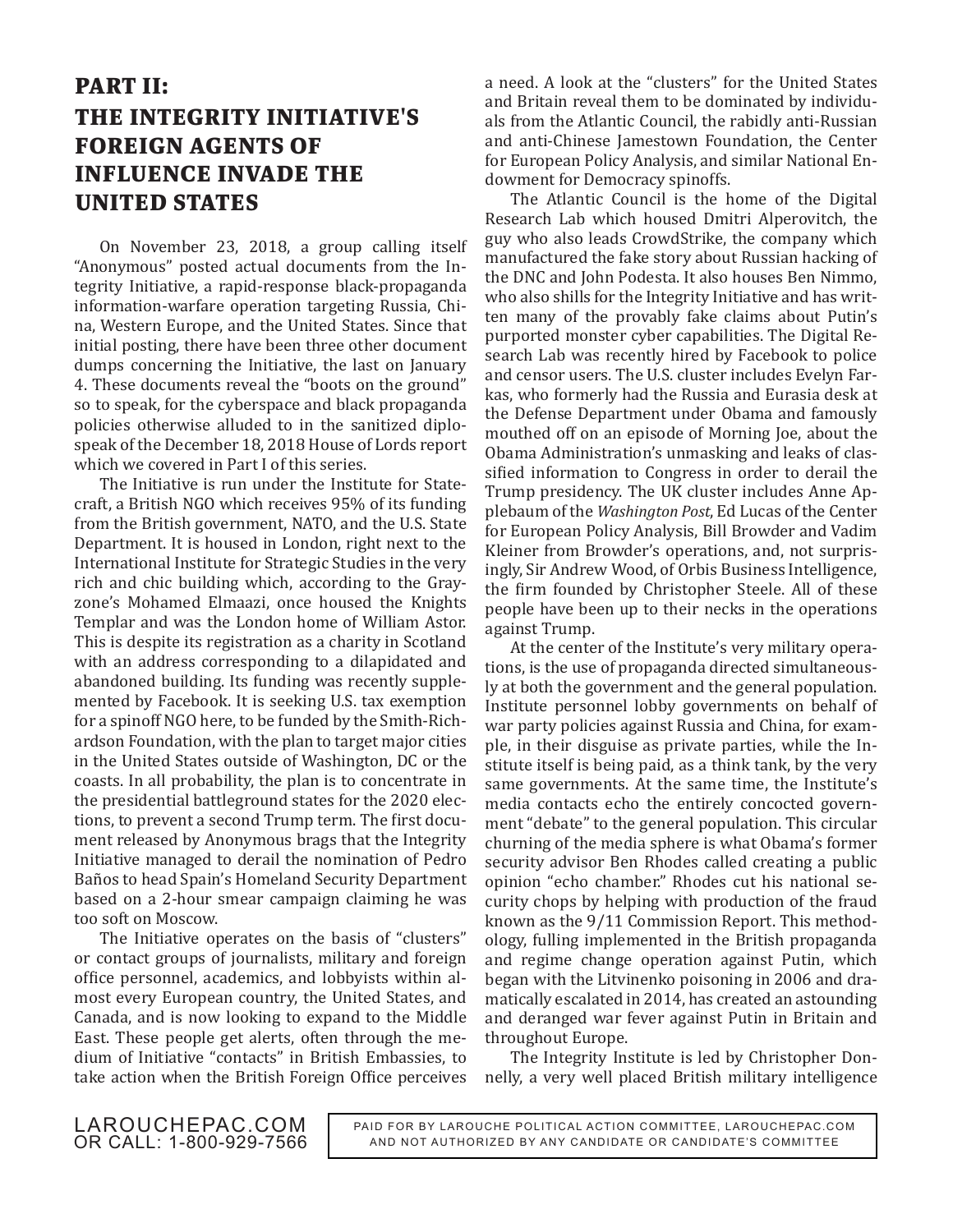officer with an impressive career in NATO, the Ministry of Defence, and in military destabilization operations. Donnelly is obsessed with and paranoid about Russia. He laments that Britain and NATO are not equipped for war with Russia and proposes to change that by hyping the Russia threat both to governments and populations. Like an ever more deranged Doctor Strangelove, Donnelly's prescriptions for responding to "the annexation" of Crimea in 2014 included mining Sevastopol harbor, attacking Russian satellites, and destroying Russian fighter jets—all of such actions being, of course, acts of war. Donnelly argues, that the British government needs a long term "vision" that will inspire people to fight a war, something which most sane people, of course, given the existence of nuclear weapons, are more than a little hesitant about. The Institute papers feature a discussion between Donnelly and General Sir Richard Barrons in October of 2016 which finds Donnelly wishing for some shocking horrendous event that will wake people up to the Russian threat.

The purloined documents posted by Anonymous show that Initiative personnel have targeted British Labor Party leader Jeremy Corbyn in a huge smear campaign as well as the Scottish Nationalist Party and other domestic opponents of the powers that be in Britain. They also show that Simon Bracey-Lane, a young Institute fellow, infiltrated the Bernie Sanders campaign in Iowa in 2016, gathering information which in all probability was reported back to the Clinton campaign. The Institute also claimed that Green Party candidate Jill Stein was a Russian pawn, a claim echoed by Hillary Clinton.

In the United States, according to Max Blumenthal's terrific reporting, the Institute aims to create a new generation of "information warriors." It has hired John Rendon, known as the "man who sold the Iraq War," to train its "perception management" specialists. Rendon handled the publicity for Ahmed Chalabi and the Iraqi National Congress, along with other Washington, DC public relations firms. *Buzzfeed*, which infamously published the Christopher Steele dirty dossier on Donald Trump, is listed as a friendly media source. An itinerary for Integrity Initiative head Christopher Donnelly's visit to the United States noted that Sebastian Gorka, Steve Bannon's buddy who served with him at the White House, was scheduled for a breakfast meeting with Donnelly. Gorka's wife, Katherine, who works for Homeland Security, is listed as an Institute contact. And Sebastian Gorka openly supports Vitézi Rend, a Hungarian order of fascist pedigree.

Donnelly was shepherded around Washington, DC by Anne Bader, a former Vice-President of the Atlantic Council whose own intelligence pedigree is completely British. He visited the Center for Naval Analysis, a

key contributor to the Lords Report, and the John Mc-Cain Institute's Executive Director Kurt Volker, a rabid neo-con who serves as US Special Representative to Ukraine. He also spent a lot of time at the State Department's Global Engagement Center, where Todd Leventhal doubles as an employee while also serving with the Institute. At its first U.S. event in Seattle, Washington, the Institute spokesman Simon Bracey-Lane, the same guy who infiltrated the Bernie Sanders' presidential campaign in 2016, read remarks from Christopher Donnelly noting that

*the West was no longer in a 'peace time, rules based environment. . . the conclusion is that we have to look for people who suit a wartime environment rather than peacetime.*

Blumenthal reports that active recruitment in the United States of such warriors is targeted on the altright formations in the circles of Bannon and Gorka, and young Trump supporters more generally, who entertain a positive view of Putin and Russia, as well as the general public. Blumenthal asks the very germane question, how come these people don't have to register under the Foreign Agents Registration Act?

The Institute has recently opened major operations targeting Germany, seeking to smear and defame existing German networks urging peace with Russia while attempting to build the same war fever they have created in Washington and London. According to Sputnik's Kit Klarenberg, the Institute's lead agent for Germany is Harold Elletson, who was exposed by the Observer as an MI6 agent in 1996. Klarenberg writes:

*One can spot a 'cultivated' Russlandversteher [russia-sympathizer], Elletson suggests, when they make statements in accordance with one the Kremlin's 21 alleged 'key messages.' These include: Germany and Russia had a 'special relationship' and should return to it; Russia has legitimate interests and the West should respect them; the West deceived Russia over NATO expansion; 'Wikileaks' and Snowden show the West has not been open in its dealings with Germany; the Georgian crisis was the result of Georgian aggression; Russia has a legitimate claim to Crimea; the Ukrainian revolution was actually a coup d'état; sanctions against Russia are counter-productive and will damage the German economy; the Syrian crisis cannot be solved without Russian support, which has been instrumental in stopping the spread of ISIS. In essence, any German who's remotely critical of NATO, the West, or prevailing Western global political narratives, or indeed gov-*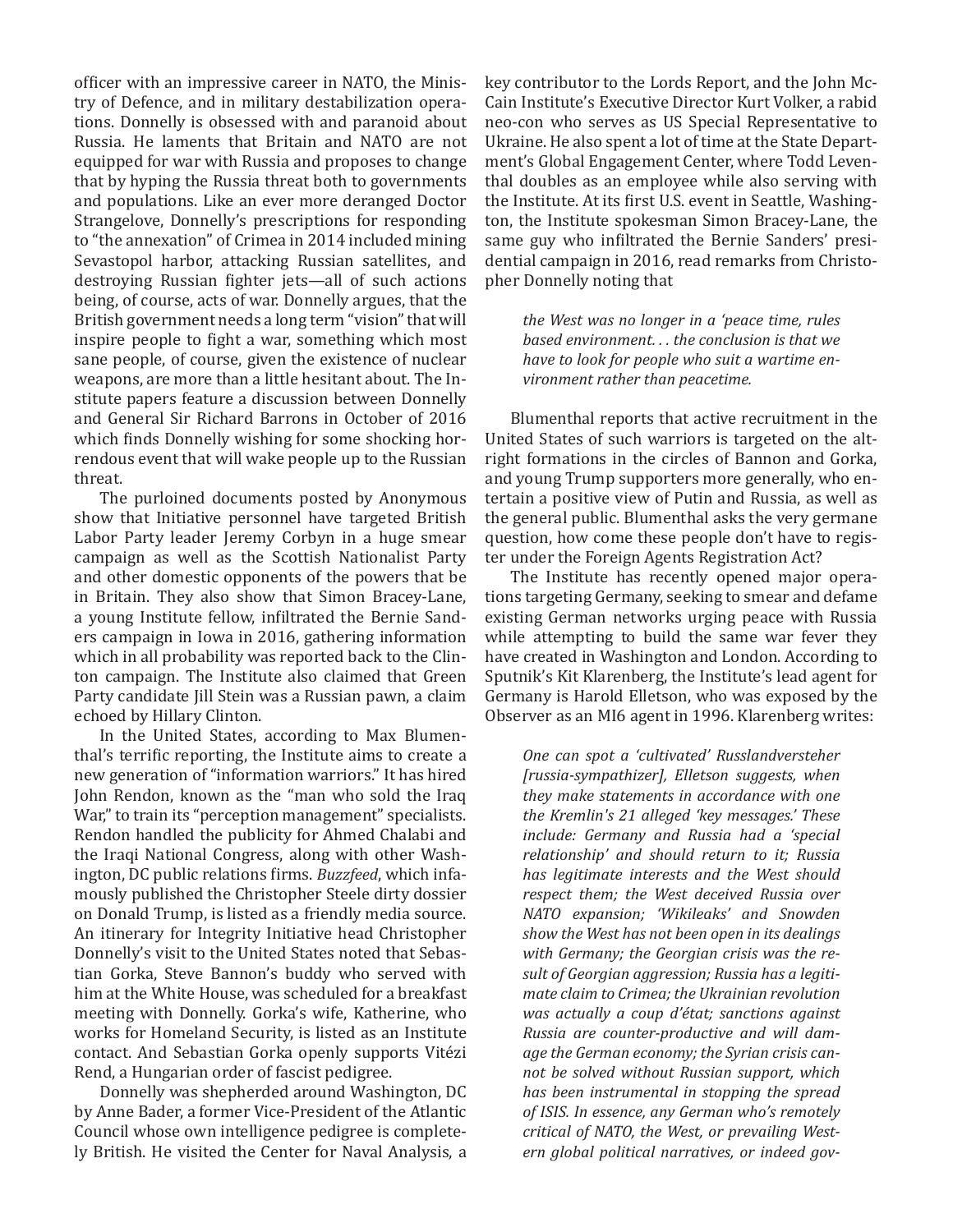*ernment policy anywhere in the world negatively impacting Russia in any way — or who simply doesn't view Russia as invariably villainous — is a stooge of Putin.*

The Institute's now-public documents include a proposal by the French company Lexfo which seeks funding for an offensive online influence campaign and includes a proposal for "counter-activism" through "negative PR, legal actions, ethical hack back, etc." It states that it can launch hundreds of news pieces a day and offers to "edit" Wikipedia articles.

Lexfo's proposal is of a piece with the recent scandal enveloping the cyberwarriors at New Knowledge, a U.S. corporation run by former Obama staffers, who were caught openly meddling in Alabama candidate Roy Moore's campaign for the U.S. Senate. New Knowledge had been endorsed as certifiable experts on Russian disinformation activities in the 2016 U.S. election by none other than the U.S. Senate Intelligence Committee. The Intelligence Committee released a Report authored by New Knowledge and "experts" at the Oxford University Computational Propaganda Research Project about Russian propaganda techniques on December 17, 2018. On December 19, 2018, however, the *New York Times* published internal New Knowledge documents about actual election interference, not by Russia, but by New Knowledge.

According to Dan Cohen's definitive account at the Grayzone Project, among the tactics used was manufacturing "a link between Roy Moore's campaign and the Kremlin by claiming thousands of Roy Moore's twitter followers were Russian bots." The Internal Report cited by the *New York Times* contained the admission,

*We orchestrated an elaborate 'false flag' operation that planted the idea that the Moore campaign was amplified on social media by a Russian botnet.*

New Knowledge ran a Facebook page boosting an obscure write-in candidate, Mac Watson, to draw votes away from Moore while using social media to amplify sexual assault allegations directed at Moore. Local media were deployed extensively to cover the alleged Russia/Roy Moore linkage and national coverage was provided by the Russiagate conspirators at Mother Jones magazine. According to Cohen's account, the Alabama disinformation campaign, received at least \$100,000 from Reid Hoffman, the founder of LinkedIn, although Hoffman has said he gave \$750,000 to Mickey

Dickerson's American Engagement Technologies. AET paid for the Alabama false flag campaign. Dickerson was a founder of the United States Digital Service, a signature Barack Obama initiative. The entire episode is now under investigation by the Alabama Attorney General.

One of the New Knowledge "experts" is Jonathan Morgan, once a special advisor to the Obama White House and State Department and a contractor for DARPA. After the 2016 election, he was a favored media source for the Obama–Clinton trope that Hillary Clinton's loss was the product of Russian disinformation. As cited by Cohen, Morgan told television viewers in Austin, Texas, that

*feelings of discontent were telltale signs that they had been duped by Russian disinformation… If it makes you feel too angry or really provokes that type of almost tribal response, then it may be designed to manipulate you… People should be concerned about things that encourage them to change their behavior.*

His partner in the actual disinformation operations conducted by New Knowledge is Ryan Fox, who spent 15 years at the NSA and was also a computer analyst for the military's Joint Special Operations Command. Since receiving \$11 million in funding from Silicon Valley's GGV capital, New Knowledge is positioning itself as a major player in Anglo-American propaganda psyops. Morgan helped develop the Hamilton 68 dashboard, a completely phony tool for spotting Russian propaganda, which is funded by the U.S. German Marshall Fund's Alliance for Securing Democracy, the Victoria Nuland outfit which testified for the House of Lords report.

The tranche of documents released by Anonymous on January 4 include a contract with Harod Associates to monitor social media and media response internationally to the Sergei Skripal poisoning and the British government response. The Institute labeled this and related activity, "Operation Iris." A previous Anonymous release of Institute documents included the name of Christopher Steele's business associate and Sergei Skripal's MI6 handler, Pablo Miller, on the general contact list of Integrity Initiative head Christopher Donnelly. Anonymous originally claimed that this list is from a meeting concerning the White Helmets, a major terrorist-promoting and intelligence-funded "aid" organization critical to the fake narrative that the Syrian government used chemical weapons against

LAROUCHEPAC.COM OR CALL: 1-800-929-7566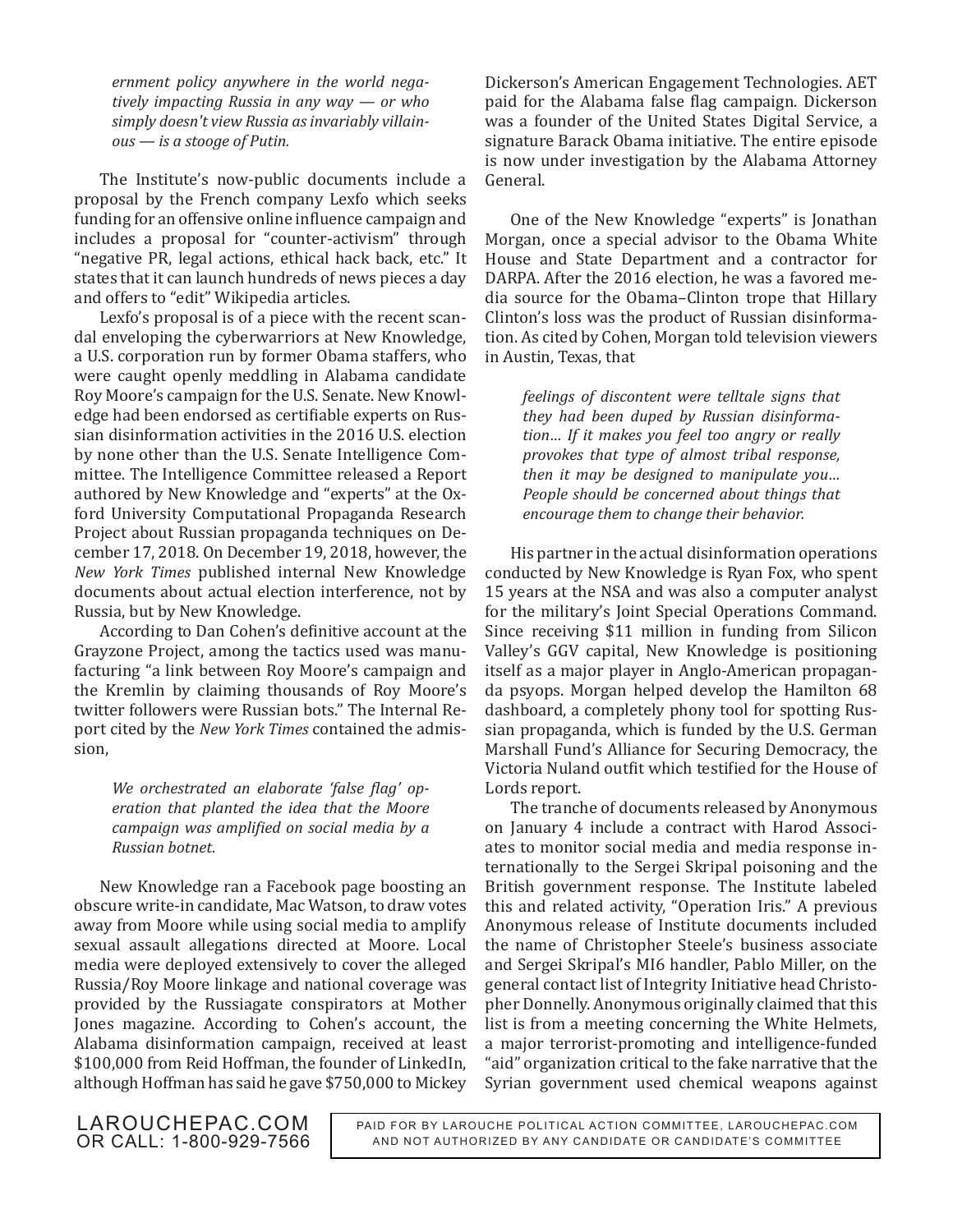Syrian civilians.

Former Ambassador Craig Murray, however, reasons that the Donnelly general contact list suggests much deeper involvement in the Sergei Skripal poisoning hoax. Murray notes that the list includes the political handler of Porton Down, the UK's chemical weapon facility, Skripal's MI6 handler, the BBC, and representatives of the Ministry of Defence, the Foreign Office, and the U.S. Embassy. In this release, Anonymous provides documents concerning Operation Iris and a timeline confirming Murray's hypothesis. As revealed in the January 4 dump, the Institute's media campaign about the Skripal poisoning was designed to create popular demand for even harsher actions against Russia by the British government while planting articles all over the world blaming Putin for the Skripal poisoning. "Journalists" paid by the Institute published multiple articles in the British press supporting the "Putin did it, and it should be War" line promulgated by Operation Iris. The Initiative characterized the official British response as "weak." Anonymous notes, in its January 4 release, that the Institute is also deeply entangled in the White Helmets operation.

Many analysts following this story have also asked the obvious questions about Skripal, Miller, and Christopher Steele. Was Skripal, the MI6 former Russian spy, somehow involved in Steele's full spectrum information warfare campaign against Donald Trump? Did he get Novichoked because he was threatening to spill the beans about how the whole fake dossier was cooked up? Or, was he targeted, as some have suggested, to create a narrative whereby Christopher Steele had actual Russian sources whose bravery in reporting to him resulted in Putin killing them, a phony narrative widely circulated by Steele's publicists after his Trump dossier had been thoroughly and appropriate debunked? Such an event would hardly be new in the annals of British intelligence.

The blogger Moon of Alabama, points out that Ben Nimmo appears to be double-billing the Atlantic Council's Digital Research Lab and the Institute for his various raves about the Russian threat. Nimmo is the author of the stunningly preposterous claim that Putin has weaponized jokes. He also authored a 2017 Guardian piece claiming that Russia influenced the Brexit decision through Facebook Ads with Guardian reporter Carole Cadwalladr. Both appear to have been paid by the Initiative for their nonsense, even after Facebook revealed that Russia-linked accounts had spent a total of 97 cents on Brexit ads. These absurd claims, of course, parallel those of Special Counsel Robert Mueller and the Senate Intelligence Committee about how a few thousand dollars in Russian-linked Facebook ads, most of which occurred after the election and had little to say about Trump or Clinton, and a full quarter of which were seen by no one, swung the American election for Trump. Aaron Maté has thoroughly debunked

the Robert Mueller/Senate Intelligence Committee nonsense.

Another Integrity Initiative "expert," Mark Galeotti, invented a whole Russian military doctrine of hybrid cyber warfare out of thin air in 2013, attributing it to a paper written that year by Russian General Valery Gerasimov. After years as an article of faith, requiring expenditure of untold millions of defense dollars to defend against it, Galeotti himself finally retracted his invention in March of 2018, following an earlier shredding of his claims by the U.S. Army Military Review.

The now-exposed Integrity Initiative is only a small part of the massive British-spawned hybrid warfare apparatus targeting Russia, China, and dissident voices in target populations. This apparatus was put into action following the Ukraine coup in 2014 and the initial popular rumblings in Britain itself about Brexit. As Hillary Clinton herself observed, the British and the U.S. utterly failed to sell their coup in Ukraine as a triumph of democracy. Clinton attributed this to superior Russian social media and disinformation regimes. Reality would say, however, that the employment of Neo-Nazis as the coup's mercenaries by the British and their American friends, led by John McCain and Victoria Nuland, had a major impact on the applause meter. It is not incidental that one Christopher Steele served as a prominent adviser to Nuland and the Obama Administration concerning this coup, delivering over one hundred missives to the State Department concerning its operations.

In 2008, the Obama Administration, faced with managing the financial collapse and the revolt of the American population, proposed to attack "conspiracy theories," namely anything interrupting their preferred depiction to the American population of reality. Samantha Power's husband, Cass Sunstein, memorialized these discussions in January, 2008 Harvard and University of Chicago law school publications. He largely focused on debunking what he called fake conspiracy theories about 9/11. Citing the arch British agent, and godfather of George Soros, Sir Karl Popper, Sunstein advocated direct government intervention in internet chat rooms in the form of "cognitive infiltration," suggesting that the resulting cognitive dissonance would render any political danger from conspiracy theories politically impotent. Sunstein proposed that private individuals fed with government information systematically intervene in internet conspiracy forums. The recent fake narratives produced by QAnon and targeting Trump supporters just before the Midterms, in the form of video game, Pokemantype clues about the coup, such as the fake claim that Robert Mueller is really on Trump's side, are a vivid example of such "cognitive infiltration."

In 2009, Obama and the British engaged NATO to set up a mechanism to control opinion in the trans-Atlantic community, the NATO Centre for Strategic Com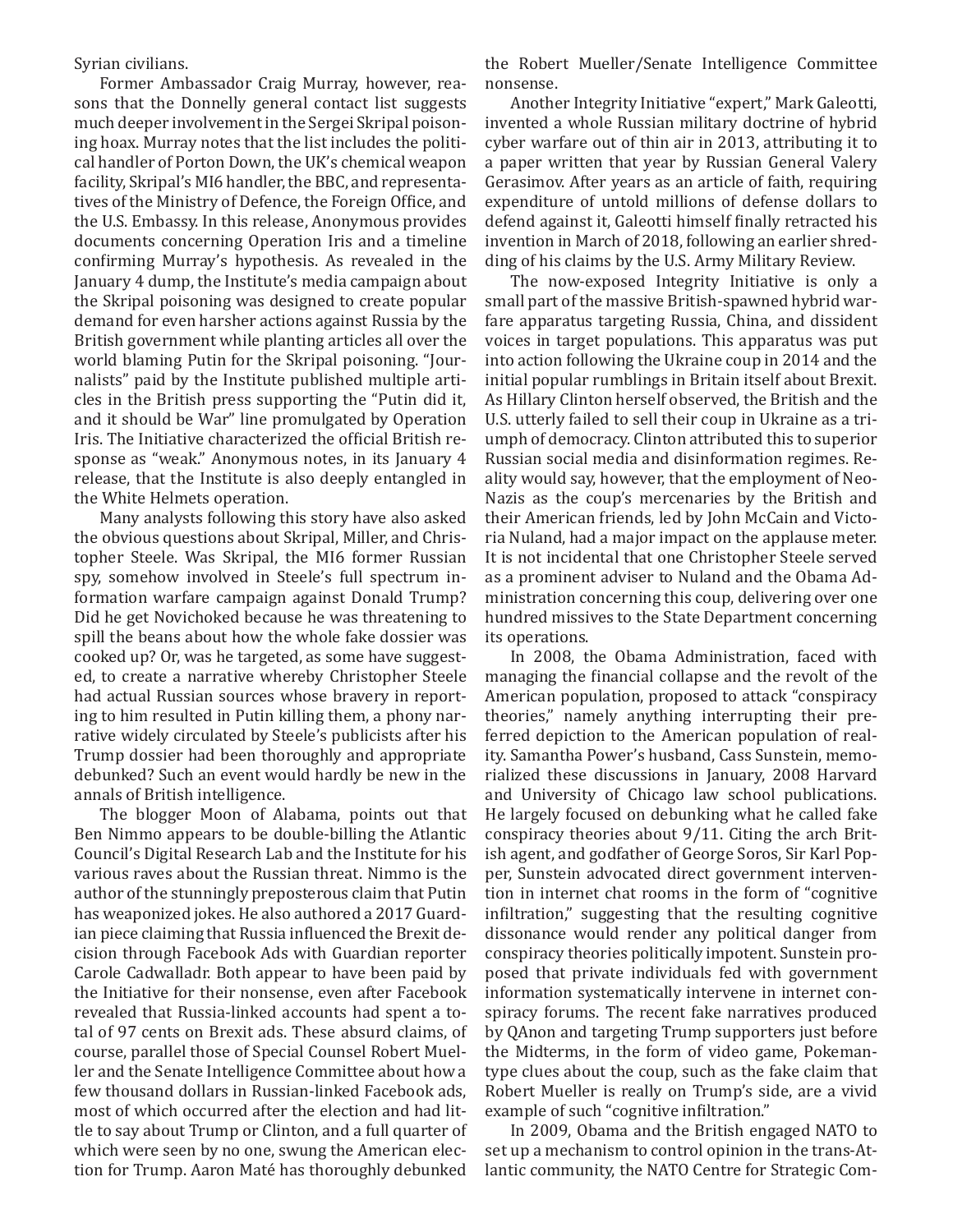munications. This project, however, largely sat dormant until 2014 when the Institute for Modern Russia, a think tank run by deported Russian oligarch, crook, and British stooge, Mikhail Khodorkovsky, published a paper asserting that Russia was deploying a vast propaganda network that was inundating the West with "conspiracy theories" in order to create general confusion. The aforementioned and debunked Integrity Institute expert Mark Galeotti is cited in the paper as its primary source of inspiration.

In November 2014, the British military created the 77th Brigade, implementing a strategy of disrupting internet sites devoted to exposing facts about 9/11 and the war against Syria. Subsequently, in 2015, Anne Applebaum of the *Washington Post* and the Center for European Policy Analysis created a unit called the Information Warfare Initiative which prominently featured Edward Lucas, who is the former editor of the London *Economist* and a general spook. The Center for European Analysis is a National Endowment for Democracy spinoff and was directed, at the time, by Zbigniew Brzezinski and Madeline Albright. The Information Warfare Initiative focused its attacks on the Russian media outlets, RT and Sputnik. At about the same time, in 2015, the Brits were setting up the Integrity Initiative as the central project of the Institute for Statecraft.

Russiagate in the United States, kicked into manic gear by the electoral victory of Donald Trump, was used to justify a massive expansion of these operations, kicking them off with a lurid article in the November 24, 2016 *Washington Post* drawing on the supposed "research" of a shadowy outfit calling itself PropOrNot.

The article claimed that 200 websites were pawns of the Russian government. This included just about every site in the United States opposing the Bush/Obama foreign adventures. The PropOrNot organization involves Polygraph (a government-funded Voice of America outlet), the *Interpreter* (the Institute for Modern Russia's magazine), the Center for European Policy Analysis, and the Atlantic Council's Digital Research Lab.

The entire effort is now subject to massive funding based on Barack Obama's 2016 National Defense Authorization Act (NDAA). Although Trump appears to have been successful in initially blocking full implementation of Obama's plans, Secretary of State Pompeo has now fully funded the State Department's Global Engagement Center as stipulated in the 2016 NDAA. The Integrity Initiative claims that it is now fully engaged with State's GEC. Todd Leventhal is a duel staffer at State and the Integrity Initiative. In the United States, the Integrity Initiative is also working with the Center for Naval Analysis and the Center for European Analysis. It has also worked extensively with the State Department/Ukrainian intelligence collaboration known as StopFake. It is working with far-right groups in Ukraine and the Baltics and mapping a full-scale attack on the Russian Orthodox Church, according to the documents posted by Anonymous.

With the funding spigots now completely open, every think tank inhabiting the U.S. security complex is sprouting "disinformation" and cyber war entities, surpassing even the billions of dollars poured into the same black holes for the War on Terror. The same is true in Britain. It is possible to specify at least 60 organizations now dedicated to information psyops against the population of the United States. Max Blumenthal, in his first takedown of the Integrity Initiative, compares it to Operation Mockingbird, the collaboration of intelligence agencies, compromised politicians, and the national news media which employed over 400 American journalists in the service of the CIA during the Cold War. In a fiery parting shot at just this type of apparatus, award winning journalist William Arkin has resigned from NBC News and MSNBC. Arkin, the author of one of the last great exposes of the national security state, Top Secret America, blasted NBC as a total captive of that very security state.

## **PART III: A BRITISH INTELLIGENCE FRAUD CREATES THE COUP AGAINST DONALD TRUMP**

Put now in the larger context of British information warfare and regime change operations directed at Russia and independent thinkers in the United States, Britain, and Western Europe—operations which were put on steroids as of 2014 (operations which we covered in Part II of this Report)—what are we to make of the Christopher Steele dossier on Donald Trump and its use to impact the 2016 elections and the Trump Presidency? As we shall show, the dossier itself is flat out, totally, and utterly false, a stinking hideous fraud. Christopher Steele himself, in subsequent testimony, has described it as "unverified raw intelligence" and will not vouch for its accuracy. Even its most fervent champions, such as Yahoo's Michael Isikoff, who met personally with Steele in September of 2016, now doubt the document, which provided the central legends of Russiagate. And, as former House Intelligence Chairman Devin Nunes has repeatedly emphasized, the operations against the Trump Campaign, using the dossier as its investigative backbone, were not run through traditional U.S. channels. Rather, they were run through the traditional channels of British influence in the United States: the CIA and the State Department. All of these operations were coordinated from the Obama White House.

Donald Trump was always the target of an extraordinary and illegal FBI investigation, despite the earlier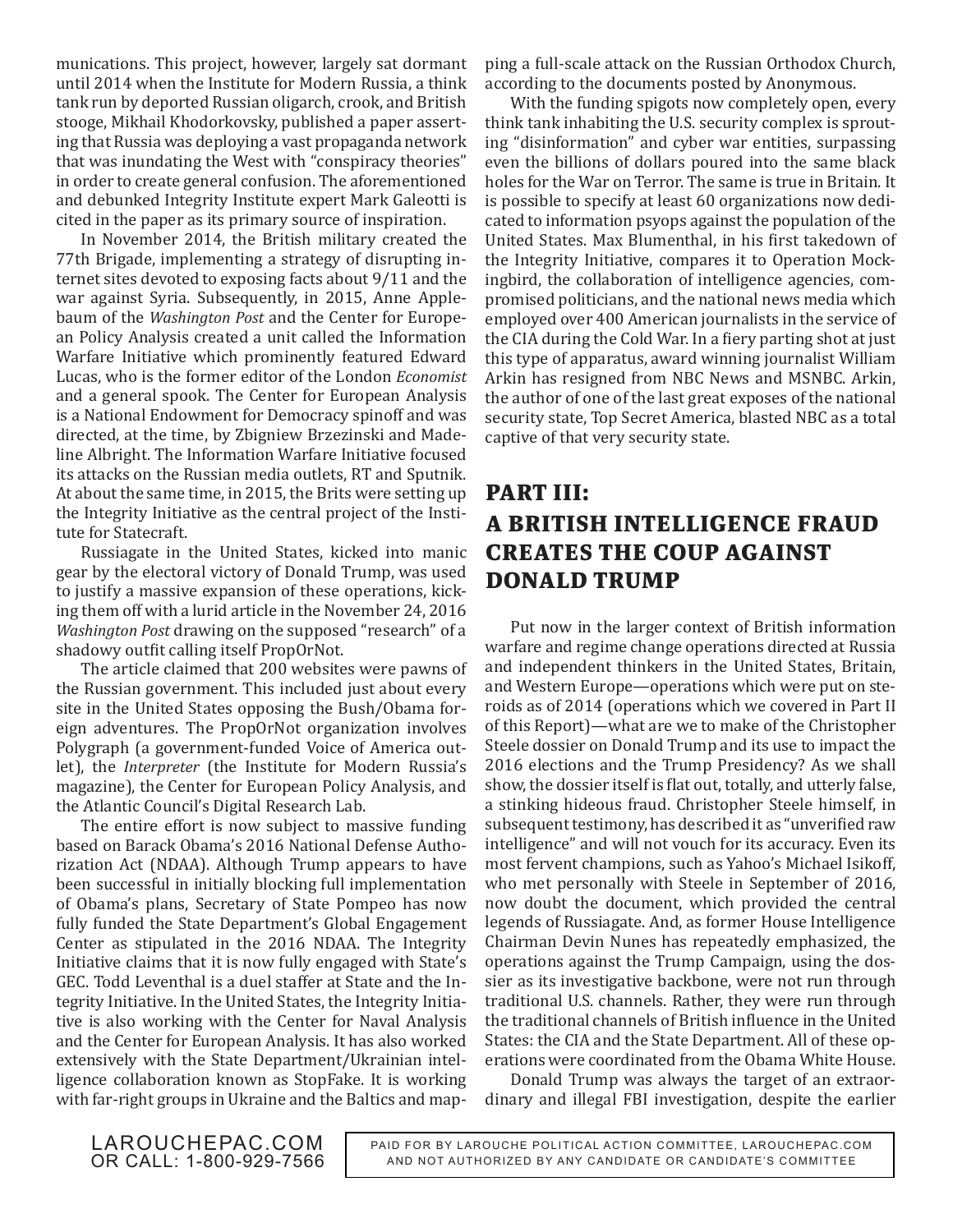pretense of a counterintelligence operation directed at Trump campaign volunteers and advisors. The President became an explicit target when he fired James Comey, according to the blaring headline of the January 12, 2018 *New York Times*. At that point, the *New York Times* reports, top levels of the FBI decided they had to go after the President of the United States as a covert Russian agent, accusing him, under the circumstances, of treason, since they viewed Russia as the ultimate foreign enemy of the United States. In this crazed atmosphere, having all the earmarks of a coup, an American putsch in legal garb, Deputy Attorney General Rod Rosenstein talked about wearing a wire to set the President up, while others talked about invoking the 25th Amendment.

After the election, Tom Steyer, George Soros, and other Silicon Valley billionaires provided some \$70 million in an attempt to put meat on Steele's fact-free work product. A big part of this exercise is to create enough atmospherics and smoke to prevent the public from concluding that those who believe this crap are stark raving mad and belong in mental institutions rather than having any say in our government. That is also a large part of the function assigned to Special Counsel Robert Mueller.

Belief that the dossier is true requires the assumption that Christopher Steele had some 32 sources inside the Russian government. What they allegedly told him is specific enough in time and content to identify them. You have to further assume that the British government, therefore, was willing to roll up this entire network, since the intention was for the dossier's wild claims to be published as widely as possible. By all accounts, Britain and the United States together do not have 32 highly placed sources inside the Russian government, nor would they ever make them public in this way or with this very sloppy tradecraft. In fact, they would not engage in such covert intelligence operational malpractice for even one valued source. Upon closer examination, it is clear that the dossier uses aspects of readily available public information, such as the sale of 19% of the energy company Rosneft (the alleged bribe offered to Carter Page for lifting sanctions), to concoct a fictional narrative of high crimes and misdemeanors. There were no "highly placed" Russian sources.

The info war campaign which spread, internationally, the legend that Donald Trump was a Manchurian candidate, involved a small group of individuals in the U.S.—journalists and government officials working or in some way associated with the firm Fusion GPS, British steered networks in the State Department, Obama's DNI, CIA and FBI chiefs, and the Obama White House. These people had all known each other for years, if not decades, and were skilled in information warfare. In Britain, it involved the intelligence circles of Sir Richard Dearlove, centered in the Henry Jackson Society,

Steele's Orbis Business Intelligence, and the firm Hakluyt, billed as the favored "retirement home" for MI6 spies. The dossier was given credence only because it was backed by very powerful people who insisted that this obvious British hoax must be taken with absolute dead seriousness. Not taking it seriously or speaking out about its obvious flakiness was a career ender in the national security state. These people had one strategic goal in mind: to destroy Trump, the American disrupter, or, at the very least, to undermine his rational desire, expressed throughout his presidential campaign, for better and sane relations with Russia.

A much larger group of partisan officials and journalists were willing to leave their brains and morals behind in an all or nothing effort to defeat, neuter, or remove Donald Trump, even if it resulted in a deranged and mounting national hysteria about Russia, a hysteria which now champions war against both Russia and China. As we said at the outset, the British operation had two goals. Though they continue to rage and wield their knifes, they have yet to succeed in removing Donald Trump. But, as the House of Lords and Richard Dearlove emphasize, this remains a central British strategic goal. In the meantime, a large section of our population and most in Congress, are nuts about Putin and Russia, blocking every effort the President has undertaken to improve relations. According to the Lords, this is facilitated by Trump's own cabinet and a fawning, Anglophilic Congress. So, with respect to that second goal, creating a McCarthyite war fever infecting official Washington and a large portion of the population of the United States, the British and their toadies can say, "mission accomplished." At least for now.

#### **THE RICHARD DEARLOVE NETWORK OF NETWORKS AND THE BRITISH PUSH**

The Steele Dossier and the Integrity Institute involve the same British intelligence networks revolving around Sir Richard Dearlove, the former head of MI6. Dr. Victor Madeira, one of the key staffers at the Integrity Institute used to work directly for Dearlove and Sir Christopher Andrew at the Cambridge Intelligence Forum. In 2014, then DIA chief Michael Flynn was invited to visit that forum and chatted about Russian intelligence history with a Russian graduate student and historian there. Christopher Steele was at the same event. So was Stefan Halper, the close friend of Dearlove who subsequently worked with the CIA and British intelligence in entrapment operations targeting Trump volunteers George Papadopoulos, Carter Page, and Sam Clovis. In 2014, Halper and others claimed that Flynn was compromised by a Russian historian and spread their absolutely false bilge throughout the trans-Atlantic intelligence community in an effort which many believe led to Flynn's firing by Barack Obama. Flynn's real sin was his confrontation of the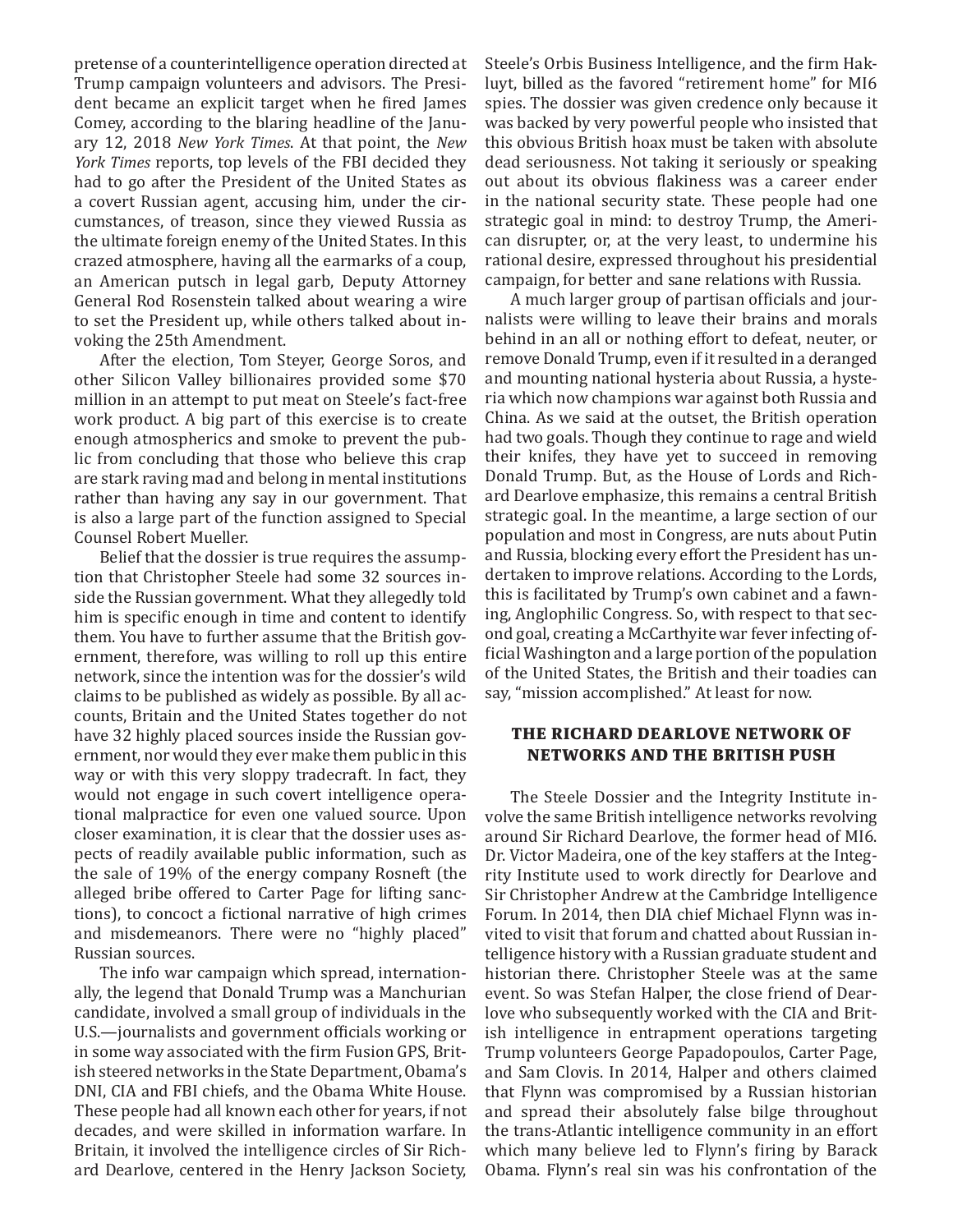Obama Administration and the British for using terrorists to fight the Assad regime in Syria, highlighting their other alliances with Islamic terrorist groups, and for insisting that Russia could be a valuable ally in the war on terror and on other fronts.

Andrew Wood (the former UK Ambassador to Russia, a friend of Dearlove, and an advisor to Christopher Steele's Orbis Business Intelligence Company) is listed as a Specialist Team Member of the Integrity Institute. Drew Foxall of the Henry Jackson Society, where Dearlove is the leading light, is listed as a member of the "inner core" of the Institute.

Both the Integrity Initiative and Christopher Steele traffic in intelligence lies targeted at Russia, and both employ the media echo chamber to legitimize these lies through media retainers and witting government accomplices. Among the specializations which have been, at one point or another, listed as special skills of Steele's Orbis Business Intelligence are, "creating public opinion groundswells," and "delivering targeted political campaigns." Richard Dearlove is an old hand at such operations. While leading MI6, Dearlove infamously vouched for the doctored dossier which said that Saddam Hussein had weapons of mass destruction, collaborating with the CIA's George Tenet on one of the most deadly intelligence lies in the last century.

Christopher Steele has a similar, albeit less developed pedigree. He was the MI6 case officer for Alexander Litvinenko, a Russian defector who worked for the Russian oligarch Boris Berezovsky, and took up residence in Britain. Litvinenko was murdered, using polonium poison, in 2006. Berezovsky, after making millions of dollars looting Russia, fled to London and went to war against Putin on behalf of MI6. It is not a stretch to opine that Steele also ran Berezovsky's operations. Prior to his murder, Litvinenko was characterized as Berezovsky's "bomb thrower" against Putin.

Steele instantly blamed Litvinenko's murder on Putin and obviously had a role in the orchestrated and notorious death bed statements by Litvinenko which did the same. The death bed statement was drafted by another Berezovsky associate, Alex Goldfarb, a former George Soros employee. It was further massaged by Bell, Pottinger, the disgraced British public relations firm famous for such contracts as its \$540 million effort for the CIA making fake al-Qaeda propaganda films for the war in Iraq. The British government didn't bite, and instead indicted a sole Russian for the crime, not the Russian state. In the wake of the Ukraine coup, the Litvinenko case was revived for propaganda purposes. The new British review lasted two years, ending in January 2016 and charging that Russia and Putin were "probably" responsible for the murder. The report used the word "probably" 35 times with respect to its

major findings. Litvinenko's father blames organized crime associates of Berezovsky for the murder. Berezovsky himself was suicided in 2013.

Dearlove mentored Steele in Orbis's operations and specifically worked with him on the Trump dossier operation, vouching for and hyping Steele's claims throughout the Five Eyes intelligence community. Dearlove is also associated with Hakluyt. Hakluyt is named after Richard Hakluyt, the geographer and retainer of the British East India Company known for his work promoting the colonization of America by the British. Stefan Halper, the MI6/CIA asset deployed to entrap Trump campaign volunteers George Papadopoulos and Carter Page in London, is an advisor to Hakluyt and a long-time professional colleague of Steele. Alexander Downer, the High Commissioner of Australia to the United Kingdom, was on Hakluyt's Board and played a significant role in the operations against Papadopoulos which the FBI incredibly claimed as the investigative predicate for their investigation of Trump. Luke Harding, who wrote the book *Collusion* to legitimize Steele's dossier, has served for a very long time as Steele's publicist and scribe while conducting similar trysts with other major British intelligence figures. Harding has worked with both Hakluyt and Orbis. Similarly, Pablo Miller, the MI6 handler of Sergei Skripal, has worked with Steele since their days in MI6 and also worked with Hakluyt. Finally, the mysterious Maltese professor, Joseph Mifsud, whose job was to flip Papadopoulos, by giving him a job in London and then offering the Trump Campaign access to Putin's inner circle, runs in the very same intelligence networks. Claire Smith, the member of the Joint UK intelligence committee famously photographed and working with Mifsud, reportedly worked with Christopher Steele in Afghanistan.

Luke Harding has just finally been exposed. He wrote a completely fabricated story in the London *Guardian* on November 27, 2018, saying that Paul Manafort met with Julian Assange of Wikileaks several times in London, presumably concerning the Wikileaks publication of emails liberated from Clinton Campaign Manager John Podesta, and the Democratic National Committee in 2016. Harding's story was widely debunked as a complete fabrication. The narrative blaming Russia hackers for liberating truthful documents from the DNC and Podesta and providing them to WikiLeaks, is, of course, the foundational fake story concerning Trump-Russia collusion.

#### **OPERATION TRUMP/PUTIN COMMENCES**

We now know that the chronologies presented about the Steele dossier operation in various official

LAROUCHEPAC.COM OR CALL: 1-800-929-7566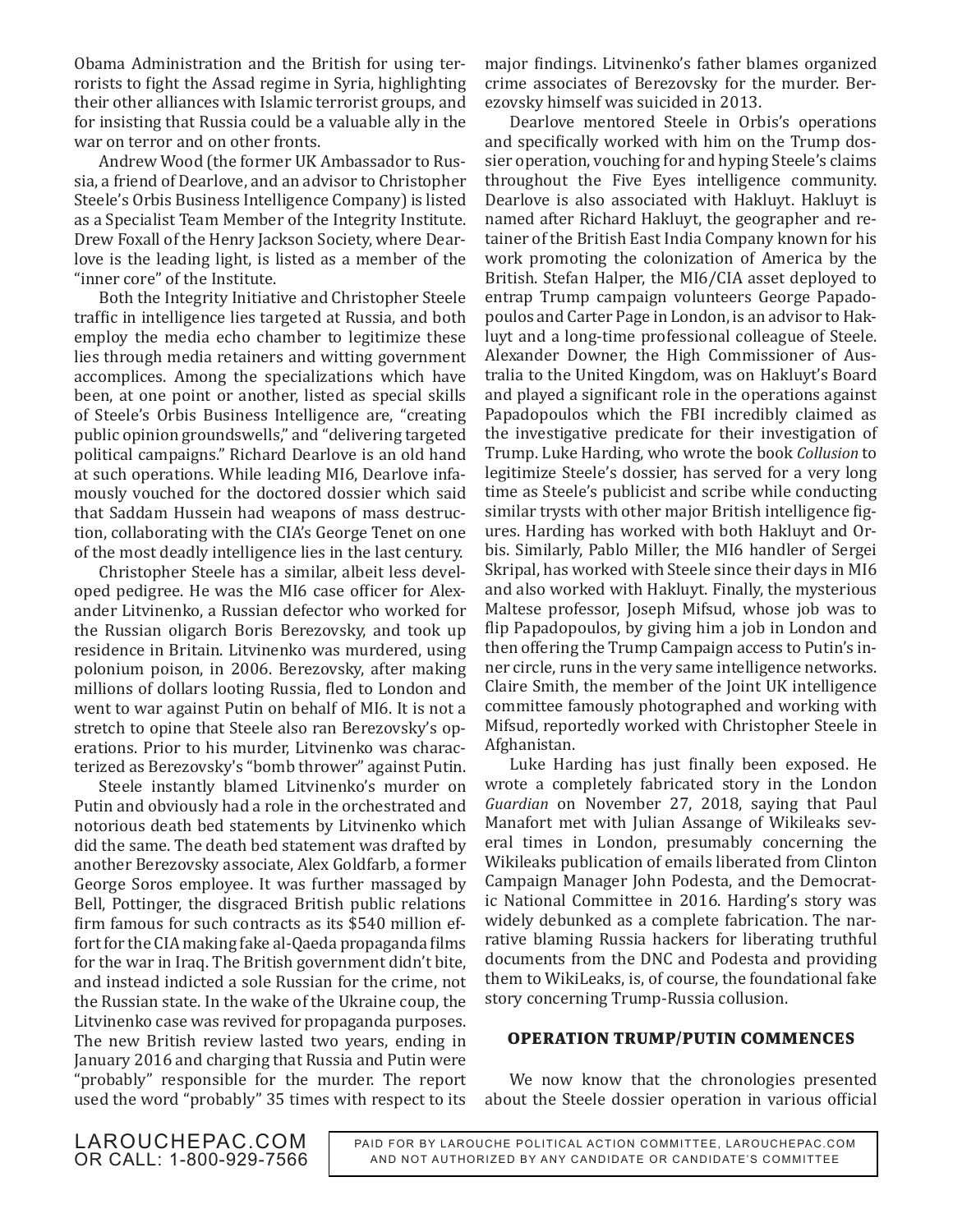reports are off by many months, missing the early collaboration. Judicial Watch has unearthed documents using the FOIA which show that Steele was being paid as an FBI source as of February 2016.

Steele told the *New Yorker*'s Jane Mayer that in April 2016, the month that his U.S. employer, Fusion GPS, was hired by Clinton and the DNC to produce dirt on Trump, he had just "finished a special investigation called Project Charlemagne," for a "private client." Mayer writes: "It involved a survey of Russian interference in the politics of four members of the European Union—France, Italy, the United Kingdom, and Germany—along with Turkey, a candidate for membership. The report chronicles persistent, aggressive political interference by the Kremlin: social-media warfare aimed at inflaming fear and prejudice, and 'opaque financial support' given to favored politicians… The Kremlin's long-term aim, the report concludes, was to boost extremist groups and politicians at the expense of Europe's liberal democracies. The more immediate goal was to 'destroy' the E.U., in order to end the punishing economic sanctions that the E.U. and the U.S. had imposed on Russia after its 2014 political and military interference in Ukraine." This is the same type of bilge which was being ground out by the Institute for Statecraft and the Integrity Initiative prior to the Brexit vote in Britain in June of 2016.

In late 2015, by his own account, John Brennan's British friends began flooding him with reports of Trump/Russia financial and intelligence flows aimed at helping Trump's election. The first source of such information was, allegedly, Estonia, a player in NATO's StratCom information warfare initiative. According to Brennan and others, the Brits persistently demanded investigations of Trump in order to save the "special relationship." In the March-April timeframe, Brennan convened a task force, an act of very questionable legality, at CIA headquarters to "investigate" this garbage. At the same time, Fusion GPS/Christopher Steele were being hired by the Clinton Campaign and the DNC. Entrapment operations targeting Carter Page, George Papadopoulos, and other tangential Trump campaign figures were initiated. In the case of Page and Papadopoulos, these operations were mostly done on British soil. There were repeated offers of "dirt on Hillary Clinton from Russia," "Hillary Clinton's missing emails," and for meetings with Putin or other Russian officials. These offers were dutifully conveyed back to the Trump Campaign, creating the documentary email chain necessary to justify further investigation.

Paul Manafort, who served as Trump's campaign chairman for a few months in 2016, was intensely investigated at the same time, for corruption surrounding his activities in Ukraine on behalf of deposed President Yanukovych. These investigations were led by Alexandra Chalupa at the DNC and supported by official Ukrainian intelligence sources as well as the heavily British penetrated Free Russia network of NGOs. Michael Isikoff of Yahoo served as Chalupa's publicist.

In April, the initial Trump/Russia collusion stories began to appear in the press. Thanks to Lee Smith's excellent re-examination of the Steele dossier chronology at The Federalist, we know that the echo chamber of Trump-Russia stories (New York Magazine, Slate, and two in Politico) began right after the DNC and Clinton hired Fusion GPS.

During late 2015 through May 2016, according to the timeline provided to Robert Mueller by Crowd-Strike and the DNC, and swallowed whole by him, Russian military intelligence, the GRU, was hacking files from the DNC and various Clinton operatives, including Clinton's campaign manager, John Podesta. In June of 2016, the Guccifer 2.0 persona appeared on the web sharing emails he alleged he had hacked from the Clinton Campaign and the DNC and referring people to the DC Leaks website and Wikileaks for the documents. We have previously documented that this was the great Russian hack that wasn't. Creation of the fabricated persona, Guccifer 2.0, was accompanied by a media campaign typified by a phony *New York Times* story which appeared on June 12, 2016. It claimed that Wikileaks founder Julian Assange had told Britain's ITV that he had the emails and hoped that they would harm Clinton's campaign and that he planned to release them in conjunction with the Democratic Party Convention. Assange made no such statement about harm to Clinton or timing in the ITV interview.

On July 25, Anne Applebaum, she of the Integrity Initiative and the Center for European Policy Analysis, weighed in wearing her *Washington Post* "journalist" hat. She scolded people for being too interested in the content of the emails (namely Clinton campaign operatives openly conspiring to sabotage Bernie Sanders' campaign and Clinton herself fawning all over Wall Street executives for big bucks). Applebaum instructed her readers to divert their gaze from such glaring true facts and to focus, instead, on the claim that it was the evil Ruskies who obtained this information. She cataloged her claims of Russian electoral interference in Eastern Europe in support of this argument. The same day, Thomas Rid, one of the Dearlove network's very own "security experts" weighed in from King's College, Oxford, saying the evil Ruskies had crossed a "red line." Steele's dossier, also of course, immediately attributed responsibility for the DNC email publications to a conspiracy between the Russians and the Trump campaign in memos he produced and circulated at the same time.

The Trump Tower entrapment operation also occurred in June 2016. It involved an elaborate operation in which the State Department issued an extremely unusual business visa to Russian lawyer Natalia Veselnitskaya. Employees of Fusion GPS were directly involved in the meeting. The State Department's chief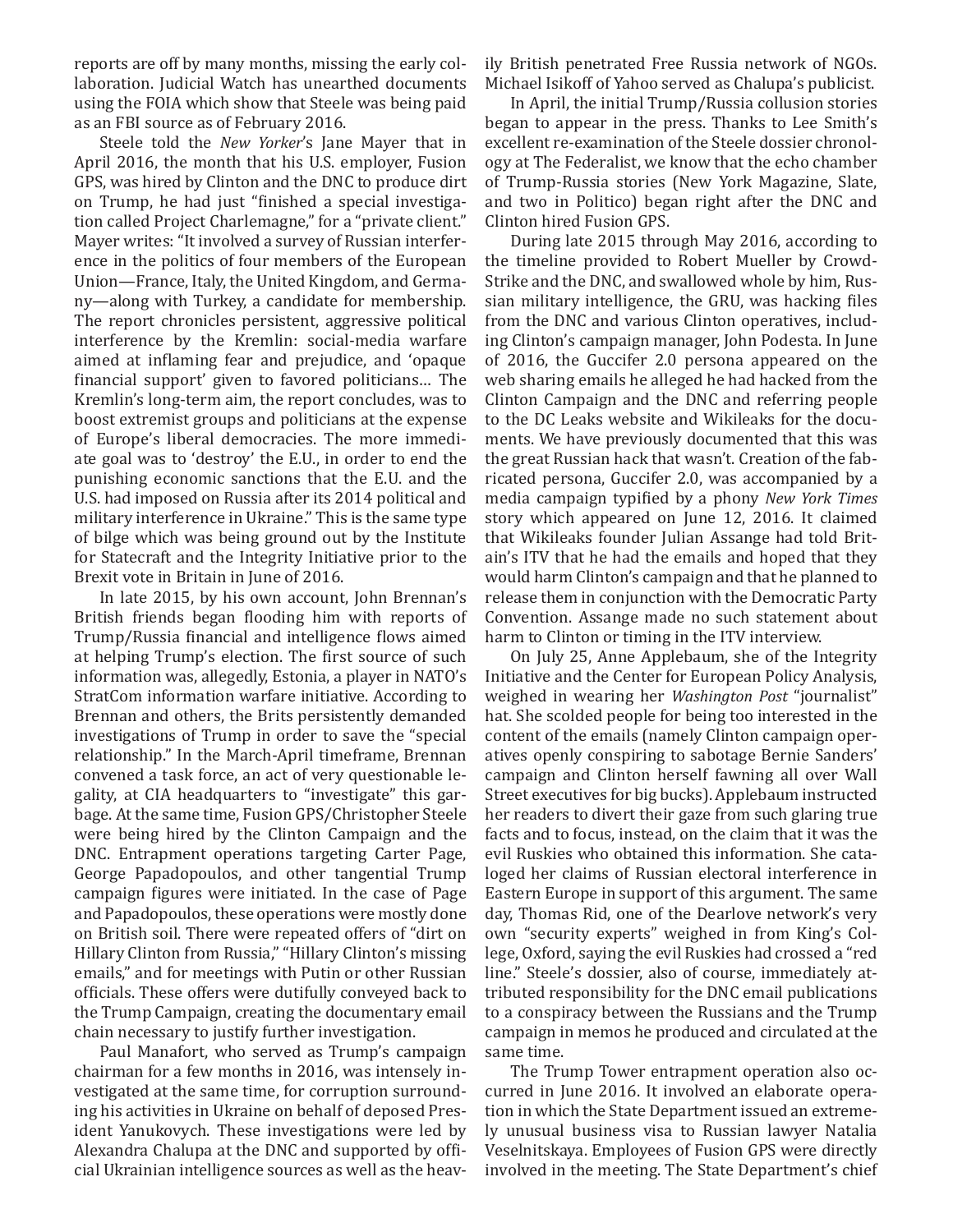Russia intelligence "expert" Robert Otto tracked the entire process, working with Kyle Parker (the Congressional author of the Magnitsky Act), and, reportedly, Michael Weiss of the Henry Jackson Society, the Institute for Modern Russia, and the Daily Beast. The Trump Campaign was baited with alleged dirt about Clinton from Russian state sources in the email chain setting up the meeting. The meeting itself, however, was a bust. As a result, it was only made public amidst Russiagate investigations in 2017.

During the first week of July, Christopher Steele officially met with his FBI "handler" Michael Gaeta in London. The meeting was brokered by Victoria Nuland at the State Department. Jonathan Winer, Steele's longtime friend and John Kerry's go-to aide at the State Department, was also on top of Steele's memos and briefings, including Putin's alleged compromise of Trump based on sexual entrapment. Winer is the inventor of the idea of the Magnitsky Act sanctions that have done much to completely poison US–Russian relations.

Shortly after Steele met with Gaeta, a Wall Street Journal reporter texted Carter Page asking whether he had met with Igor Sechin, a Russian energy executive and Putin ally, to discuss "energy deals and the possibility of the U.S. government lifting sanctions." This is straight out of Steele's July 19 memo. NBC's discredited national security reporter, Brian Ross, interviewed Sergei Millian, having been directed to him by Fusion GPS' Glenn Simpson as the source of Steele's most salacious sexual allegations concerning Trump.

By the end of July, the FBI had officially opened its unprecedented Cross-Fire Hurricane counter-intelligence investigation of the Trump Campaign. It focused on four targets: Michael Flynn, Paul Manafort, Carter Page, and George Papadopoulos. This investigation had obviously already been going on informally for months before. Remember, John Brenna's CIA task force, the State Department, and British intelligence had all been highly active for months. Reportedly, the FBI liaison to Brennan's task force was Peter Strzok. But despite everything which had gone on before the FBI opened its official investigation, Strzok told his mistress, FBI attorney Lisa Page, that there was "still no there, there" concerning Trump and Russia. Yet, the first stage of the British operation had succeeded. There was now an open FBI investigation, with the preposterous Steele dossier providing the actual investigative backbone. The FBI investigation provided a "news hook" and credibility for further stories pumping Steele's wild and unsubstantiated claims.

To understand the reach of this propaganda operation in the U.S., it is important to understand Steele's American employer, Fusion GPS. Bruce Ohr, the now demoted third man in the U.S. Department of Justice

Criminal Division hierarchy, is married to Nellie Ohr, who worked for Fusion. Both Ohrs had a longstanding relationship with Christopher Steele and Glenn Simpson based on investigations of Russian organized crime dating back decades. Lisa Page, Andrew Mc-Cabe's lawyer at the FBI and Peter Strzok's mistress, had previously worked for Bruce Ohr for five years. Neil King, Jr., who works for Fusion, is married to Shailagh Murray, who was Barack Obama's senior policy adviser at the White House, having previously worked for years for Vice-President Biden. Otherwise most of Fusion's staff is composed of former reporters for major national newspapers who know how to feed tips and hot stories to their former friends or those they hire to put bylines on the propaganda ordered up by their clients. A major client for Fusion's products has always been law enforcement. It is a major drop point for feeding and amplifying stories planted by the intelligence community out to its network of journalists. It has had a "professional relationship" with Christopher Steele's Orbis Business Intelligence in Britain since 2010, and perhaps other entities associated with Sir Richard Dearlove.

#### **NO SUMMER VACATION IN CAMPAIGN SEASON**

In late August 2016, John Brennan briefed the Gang of Eight—the Speaker and Minority leaders of the House and Senate, and the heads of the Senate and House Intelligence Committees—about Steele's reports, deliberately interrupting their summer vacations and Washington's traditional dead month, with urgent calls on secure telephone lines. According to Brennan's testimony to Congress, he did this with the explicit approval of President Obama. Brennan, of course, never did anything in this operation without discussing it with Obama.

It was obvious that Brennan's briefing would leak, and it did. On August 27, Senator Harry Reid published a letter he wrote to FBI Director Comey noting that the FBI was investigating allegations of Trump/Russia collusion, featuring Steele's allegations about Carter Page among others, and demanding that the FBI tell the American people about their investigation. Reid says that Brennan blessed this letter. Evidence available to the Republican-led House of Representatives committees investigating Russiagate indicates that top officials at the FBI were also aware that the Reid letter was orchestrated. In all probability, it had two purposes: to convince saner FBI and DOJ officials to drink the British Kool-Aid, while, at the same time, circulating the "Trump is a Manchurian candidate" meme to the public in order to directly impact the upcom-

LAROUCHEPAC.COM OR CALL: 1-800-929-7566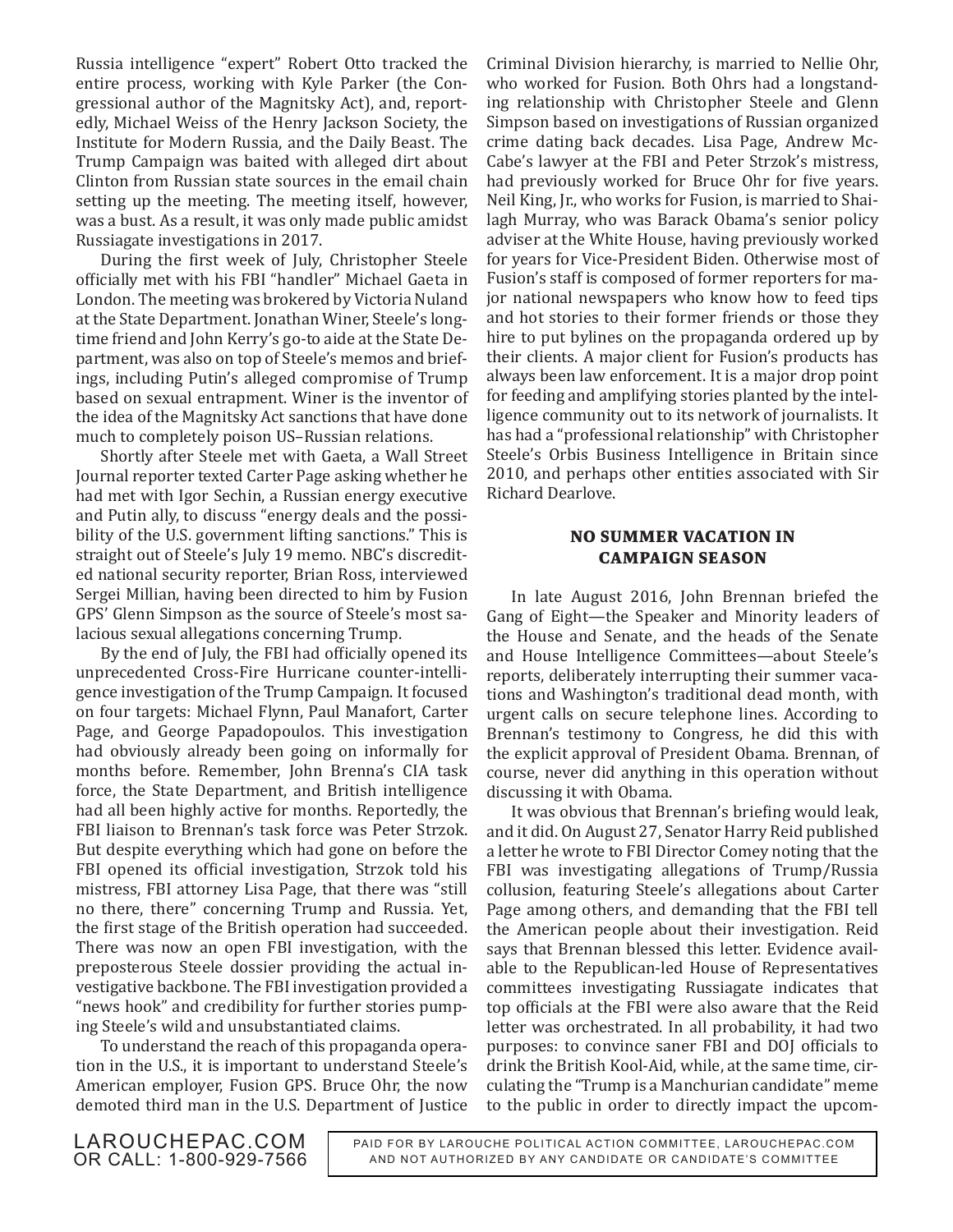ing November election. In September, Steele himself briefed reporters from the *New York Times, the Washington Post, Yahoo News, Mother Jones, CNN*, and the *New Yorker*. Nonetheless, no one immediately saluted this unsubstantiated crap except for Yahoo News' Michael Isikoff, Glenn Simpson's long-time friend, who was already enmeshed in the Manafort "investigation."

In September, Steele met personally with Jonathan Winer, providing with a detailed briefing and copies of his memos. Winer, in turn, gave Steele copies of memos written by Clinton operative and dirty trickster Cody Shearer designed to corroborate Steele's crazy claims about Trump's sexual conduct.

On September 23, Michael Isikoff published what he called a bombshell story about Carter Page and the Russians, which went on to recite, verbatim, Steele's allegations about Carter Page. Isikoff attributed this to "a well-placed Western intelligence source." The Clinton campaign jumped all over Isikoff's story, spinning its own opposition research as a government investigation into Donald Trump. Jennifer Palmieri, the campaign's communications director, took to television the next day to tout the Isikoff story and cite "U.S. intelligence officials" concerns about Trump and Russia only six weeks prior to the election.

The FBI used Isikoff's article as corroborative of Christopher Steele's claims about Page in a FISA application for a surveillance warrant targeting Page. It never informed the Court that Isikoff's article was not corroborative of Steele; it was Steele himself speaking to Isikoff. It never informed the court that Steele had been hired to produce this crap by Hillary Clinton's campaign.

Also, in October 2016, Steele visited the State Department conducting a full-scale briefing for officials and a select group of journalists there. He provided handouts to the audience. In October, David Corn published another iteration of the "Trump is Putin's puppet" meme in *Mother Jones*. Now, however, the obvious tack Steele was taking of using the FBI to buttress his propaganda campaign became too much for even some in the FBI. He was fired, but continued his relationship with top levels of the FBI by continuing to brief then Associate Deputy Attorney General Bruce Ohr, who, in turn, continued to brief the FBI.

The FISA warrant turned Page into a walking microphone into Trump campaign circles. FISA warrants allow agencies to surveil not only an immediate target, but anyone the target contacts and anyone those people then contact—so-called "two-hop" surveillance. It is pretty obvious that this counterintelligence investigation was also employing surveillance under Executive Order 12333, which is far more pervasive than that allowed by FISA. The FBI had had Page on its radar for years, based on his cooperation in a previous espionage investigation in which he was the Russian target and based upon his continuing loud defense of the Russian state. They had interviewed him again in March, prior to his association with the Trump campaign. Since he has never been charged with anything, it is likely the FBI and Steele considered Page a useful tool, based on his prior involvements, around which to build the fake Trump/Russia collusion charges.

#### **TRUMP GETS ELECTED: NOW IT'S WAR**

In the runup to Trump's inauguration, the White House, Christopher Steele, the Clinton Campaign and the State Department/National Endowment for Democracy networks which had been part of the initial round of Russiagate, kicked into high gear. We know that Samantha Power, Cass Sunstein's wife, went into a mad round of unmasking classified intercepts of Trump transition activities at the White House for purposes of attacking the incoming President. We know that Obama signed new regulations, allowing for widespread distribution of classified intelligence intercepts throughout the government, knowing that it would result in massive and untraceable leaks. This mass distribution included intercepts made under E.O. 12333 and may very well be the source of many of the transcripts now being used by Robert Mueller's team to trap and elicit pleas from those they have indicted. We know that the Clinton campaign and Fusion GPS went into a full mobilization on the Trump/Russia collusion story hoping to sway the electoral college vote against Trump and portray Trump's victory as the result of Russia tampering with votes. We know from remarks by the Integrity Initiative's Evelyn Farkas on Morning Joe, that Farkas and others were dumping their accumulated manure on Trump and Russia, including info war "weaponization" of classified intercepts, into Congress. They claimed that their criminal abuse of classified information was justified, according to Farkas, in order to prevent a "coverup" by the incoming Trump Administration.

At the same time, Christopher Steele and Richard Dearlove were mapping their next moves. At the Halifax Security Forum in mid-November, Senator John McCain ran into Sir Andrew Wood. Some say McCain ran into Dearlove himself a few days earlier. Wood briefed McCain on Steele's work, and McCain immediately dispatched his aide, David Kramer to London to meet with Steele and obtain the dossier. There is, however, substantial reason to view this widely publicized account of McCain and Kramer's involvement as highly incomplete.

Robert Otto, the State Department's chief Russia intelligence guy had his email accounts leaked in 2017 as the result of a claimed hack by someone using the name "Johnnie Walker." The posted hacked emails don't just show Otto's involvement in the Trump Tower meeting. They also show extensive correspondence with David Kramer, Andrew Wood, and a host of Chatham House, and British and Australian intelligence